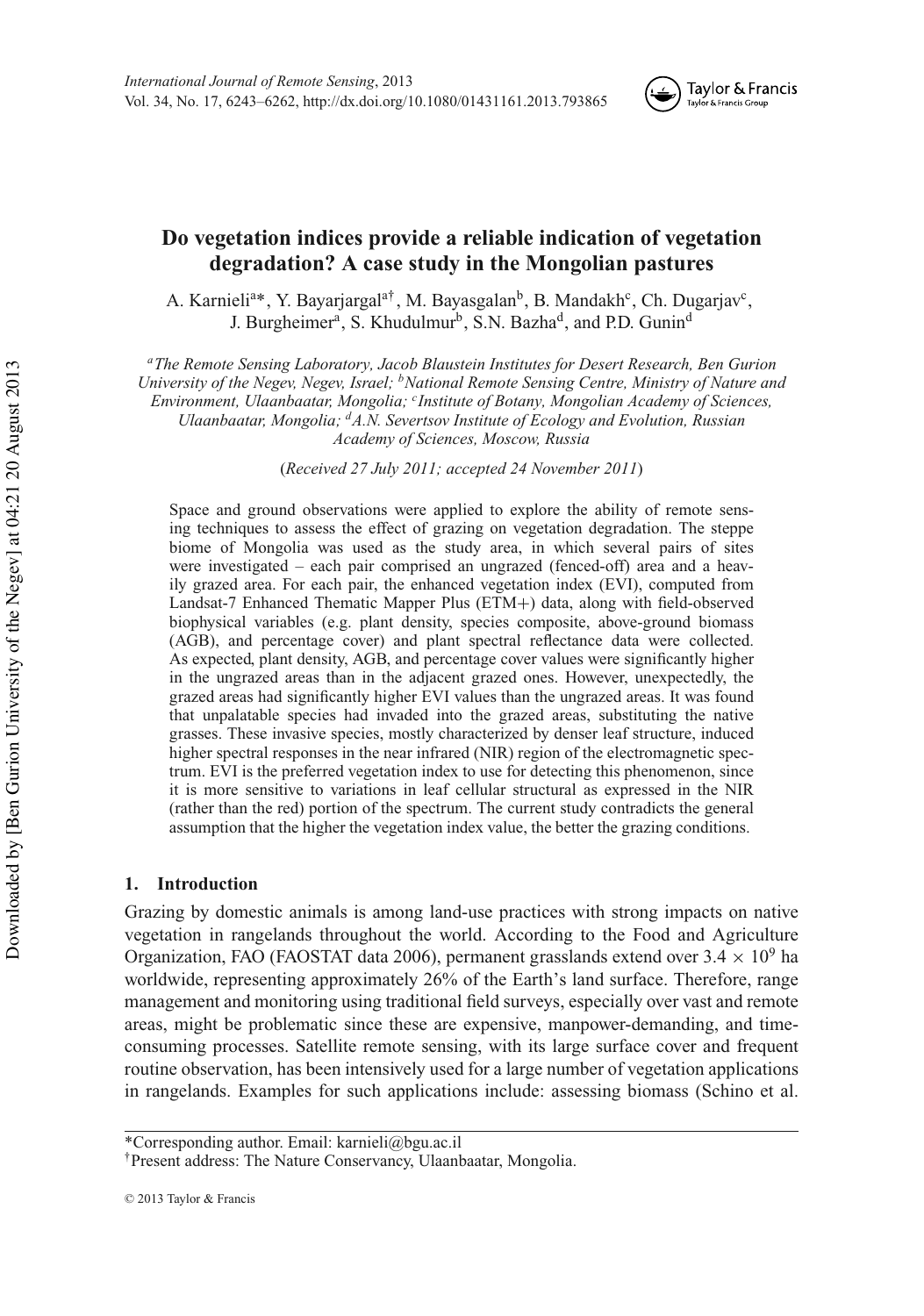2003) and leaf area index (Friedl et al. 1994); monitoring vegetation temporal dynamics and phenological changes (Reed et al. 1994; de Beurs and Henebry 2004); classifying plant communities (Clark, Seyfried, and Harris 2001); calculating fractional vegetation cover (Dymond et al. 1992); estimating grass quality for herbivores (Girard et al. 1990; Griffith et al. 2002); monitoring primary production (Prince 1991) and  $CO<sub>2</sub>$  (Vourlitis et al. 2003; Wylie et al. 2003); distinguishing grassland from non-grassland (Fuller et al. 1989); evaluating grassland management status (Henebry 1993; Mino, Saito, and Ogawa 1998); quantifying grazing intensities (Kawamura et al. 2005); and many more. These applications have mostly been implemented using various vegetation indices (e.g. Todd, Hoffer, and Milchunas 1998; Schino et al. 2003) and, among these, the normalized difference vegetation index (NDVI) (Tucker 1979) is by far the most commonly used:

$$
NDVI = \frac{\rho_{NIR} - \rho_R}{\rho_{NIR} + \rho_R},\tag{1}
$$

where  $\rho$  are reflectance values in the respective spectral bands. NDVI is based on the difference between the maximum absorption of radiation in the red (R) spectral region (due to chlorophyll pigments) and the maximum reflection of radiation in the near infrared (NIR) region (due to leaf cellular structure), and the fact that soil spectra, lacking these mechanisms, typically do not show such a dramatic spectral difference. Despite its wide range of applications, NDVI has several disadvantages that have led to the development of other vegetation indices – the soil adjusted vegetation index (SAVI), which is supposed to be less sensitive to soil background (Huete 1988), and the atmospheric resistant vegetation index (ARVI), aimed at reducing the atmospheric effect (Kaufman and Tanré 1992). More recently, the enhanced vegetation index (EVI) was developed in order to optimize the vegetation signal, with improved sensitivity in high-biomass regions while correcting for canopy background signals, thereby reducing atmosphere influences (Liu and Huete 1995; Huete et al. 1997). EVI is based on the NDVI, SAVI, and ARVI indices, and uses functionalities from each in order to overcome soil and atmospheric interferences. EVI is formulated as

$$
EVI = G \times \frac{\rho_{NIR} - \rho_{red}}{\rho_{NIR} + C1 \times \rho_{red} - C2 \times \rho_{Blue} + L},
$$
\n(2)

where  $\rho$  are atmospherically corrected or partially corrected (Rayleigh and ozone absorption) surface reflectances in the respective spectral bands, *L* is the canopy background adjustment term, *C*1 and *C*2 are the coefficients of the aerosol resistance term that uses the blue band to correct for aerosol influences in the red band, and G is the gain factor. The coefficients adopted in the EVI algorithm are  $L = 1$ ,  $C1 = 6$ ,  $C2 = 7.5$ , and  $G = 2.5$ . It should be noted that whereas NDVI is chlorophyll sensitive and responds mostly to ρ*red* variations, EVI is more  $\rho_{\text{NIR}}$  sensitive and responsive to canopy structural variations, including LAI, canopy type, and architecture (Pettorelli et al. 2005).

*Overgrazing* is considered to be the key cause of *rangeland degradation* (Thomas and Middleton 1994), which is in turn almost entirely manifested as *vegetation degradation* (Dregne and Chou 1992). The latter is directly related to reduction in biomass and/or decrease in plant species diversity (Eswaran, Beinroth, and Virmani 2000). However, since it is usually easier to measure vegetation degradation qualitatively rather than quantitatively, predicting a tendency towards rangeland degradation is not always straightforward. For instance, vegetation degradation may be manifested not by biomass loss, but by invasion by or increase in undesirable species that may actually increase biomass production on degraded rangelands/ecosystems, or by loss of palatable pasture grasses and their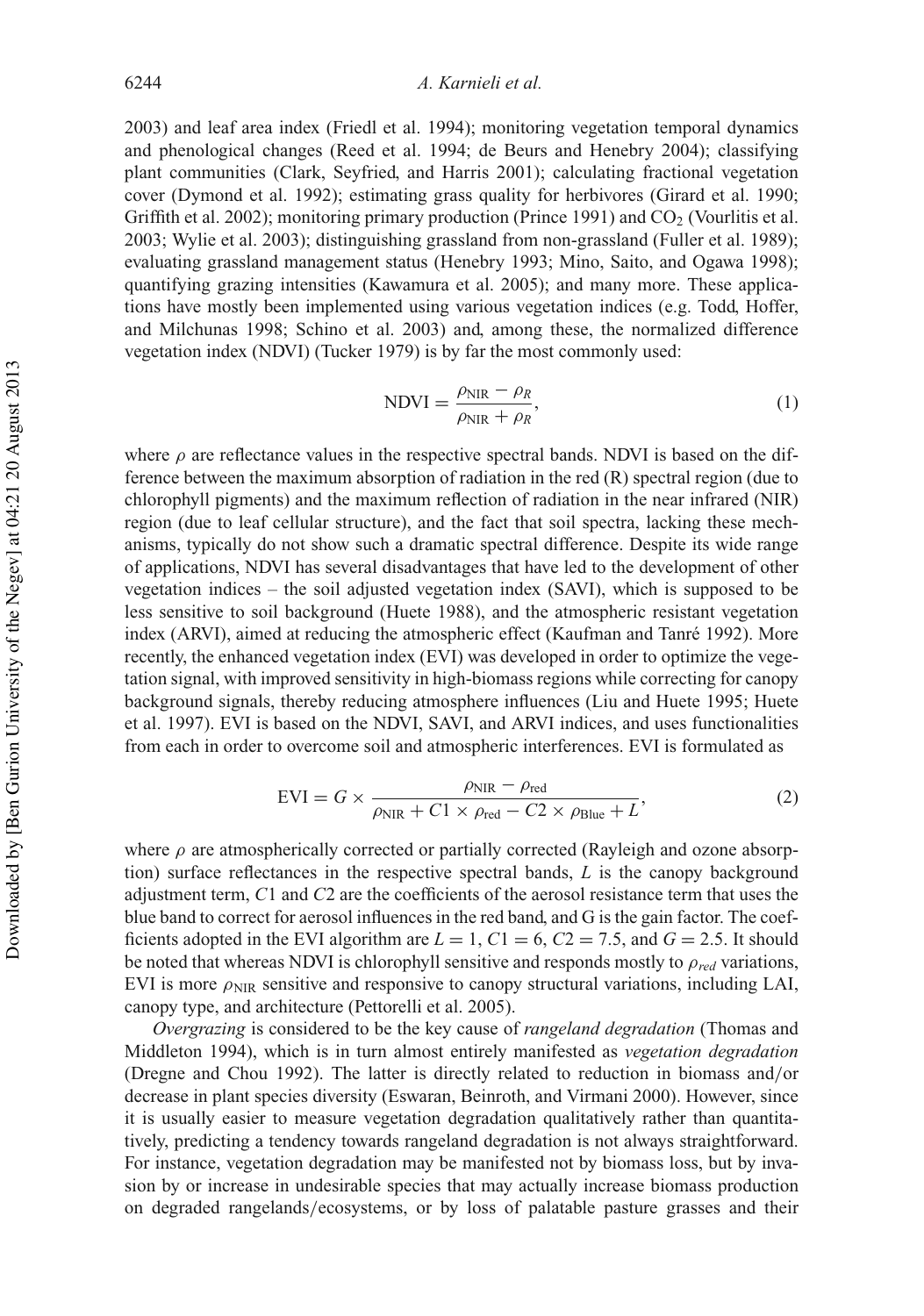replacement with unpalatable species (Dregne and Chou 1992; Brown and Archer 1999). From the remote sensing point of view, the above-mentioned vegetation applications, which are related to quantitative variables, are widely implemented in rangelands. Bastin, Pickup, and Pearce (1995), who examined the potential of spaceborne systems for rangeland degradation mapping around Australian watering points, noted that it is impossible to distinguish between different plants or changes in species composition. However, more recently, taking advantage of hyperspectral image spectroscopy technology, a few studies have been aimed at mapping the distribution of certain biological invaders (Lass et al. 2002, 2005; Underwood, Ustin, and DiPietro 2003; Bradley and Mustard 2005, 2006; He et al. 2011) and evaluating changes in canopy chemistry and other canopy characteristics caused by invasion (Asner and Vitousek 2005).

In Mongolia, from historic times, animal husbandry has been the main plank of the economy, with natural pastures comprising more than 78% of its territory. Native grassland is distributed over an area of some 125.8 million ha and, from preliminary studies, it is estimated that there are about 2270 grass species and 600 of other fodder plants. During the last 70 years, population density in the Mongolian drylands has increased more than threefold and total domestic livestock numbers have increased over 2.3-fold. In 2009, there were about 44 million animals including 0.3 million camels, 2.1 million horses, 2.5 million cattle, 17.9 million sheep, and 19.5 million goats. Due to market demands, the number of goats – which are a major source of cashmere and a major cause of pasture degradation – rose by about 400–500% more than the level recommended for ecological balance (Regdel and Dugarjav 2010).

Consequently, detrimental anthropogenic activities such as overgrazing have accelerated, causing vegetation degradation to become the main type of rangeland degradation (Adyasuren 1998; Batjargal 1999; Fujita et al. 2009). A few case studies, at plot-scale level, have drawn attention to a severe decrease in vegetation cover due to overgrazing near settlements and water sources. Yonghong and Jargalsaihan (1993) noted that plant community abundance (composition and richness) decreased as grazing pressure increased, and the native vegetation was replaced by exotic species in the northeast pastureland of the country. They found that succession series along the grazing gradient were *Stipa grandis* and *Leymus chinensis* in the lightly grazed sites, *Stipa krylovii*, *Artemisia frigida*, and low grasses in the moderately grazed sites, and *Carex duriuscula*, *Artemisia scoparia*, and annuals in the heavily grazed sites. Fernandez-Gimenez and Allen-Diaz (1999) found, based on ground observations over 2 years, that the vegetation pattern (in terms of species composition, biomass, etc.) changed along grazing gradients beginning at the watering points, in response to increased grazing pressure in the Mountain Steppe and Steppe zones of Mongolia, while no consistent changes due to grazing were observed in the desert steppe. Also, it was noted that vegetation changes over degraded and eroded areas were significant, and unpalatable plants or weeds fully occupied these areas. However, no shrub encroachment was found to be associated with degradation in Mongolia's grassland (Tserenbaljid 2002; Fernandez-Gimenez and Allen-Diaz 1999).

In the current study, advantage was taken of a unique phenomenon in Mongolia. The Trans-Mongolian Railway, established in the 1950s, traverses the country from the northern border with Russia to the southern border with China, a distance of over 1000 km (Figure 1). The northern segment of this line, connecting Ulan-Ude, Soviet Union, with Ulaanbaatar (the capital city of Mongolia), became operational in 1950 while the southern segment, linking the capital and the Chinese border, was completed in 1955. Since then, its entire length has been protected by fences to avoid animals crossing. Therefore, no grazing is allowed within the fences while intensive grazing characterizes the surrounding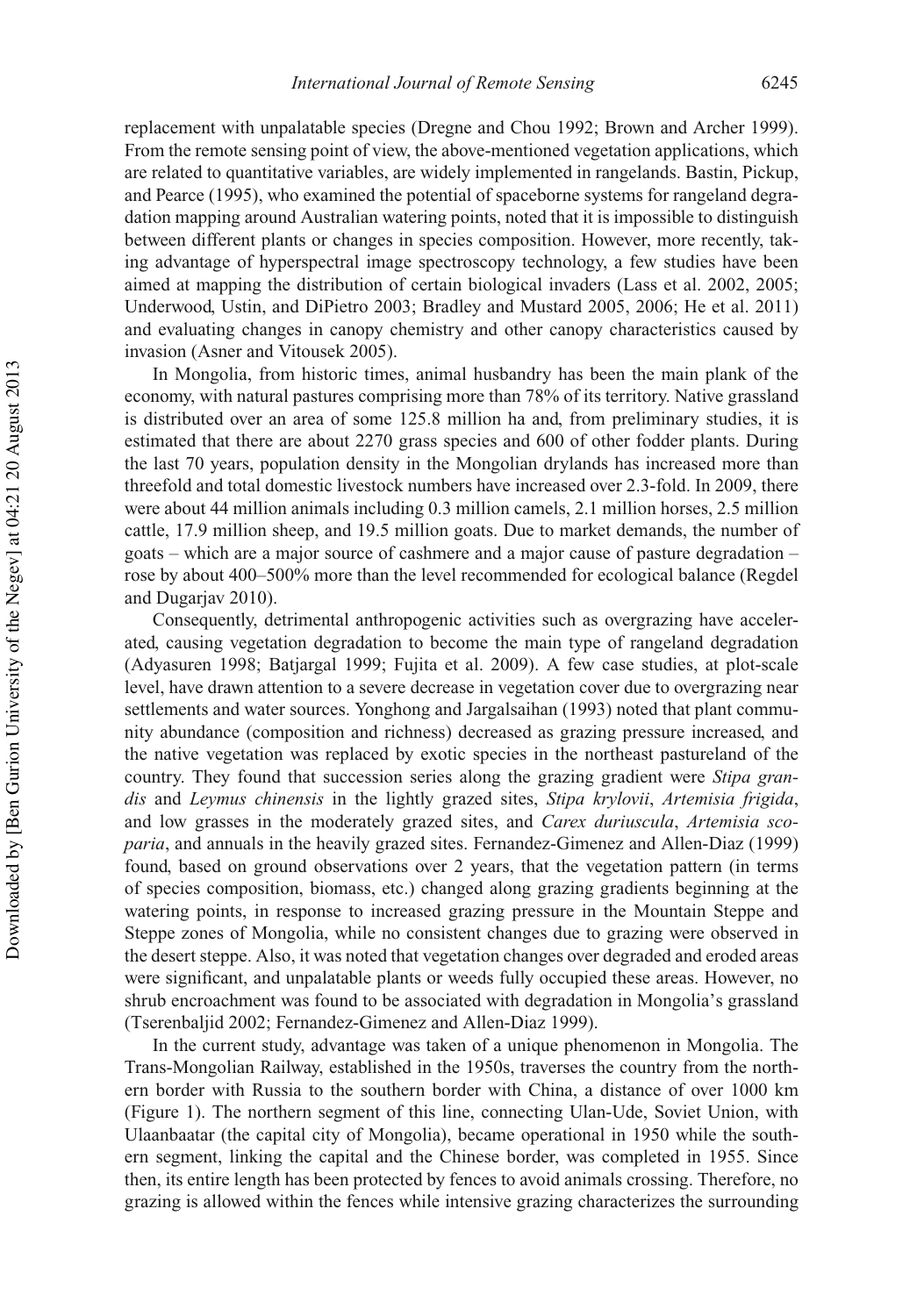

Figure 1. (*a*) Geo-botanical map of Mongolia and the railway that traverses the country from the northern border with Russia to the southern border with China. Locations of the Landsat images are presented; (*b*) study sites along the route of the railway.

area. Vegetation degradation has been amplified in the vicinity of the railway, since the train is the major means of transporting herds and goods to the markets in Ulaanbaatar. Since the railway passes through grasslands with different grazing pressures within and outside the enclosures, it enables the investigation of different plant communities and hence human-induced rangeland degradation. The old railway was constructed according to the topography and thus followed the contour lines, while the fences were stretched along shorter routes. Consequently, when the track curves the distance between flanking fences can be as wide as several kilometres, enabling remote sensing research using highresolution imagery (Figure 2). The current article attempts at exploring the ability of the remote sensing technique to assess vegetation degradation in the Mongolian steppes. It is hypothesized that intensive grazing reduces plant density, above-ground net primary production, and fractional vegetation cover compared with the adjacent ungrazed sites, and that this situation leads to significantly lower EVI values outside the fence than within.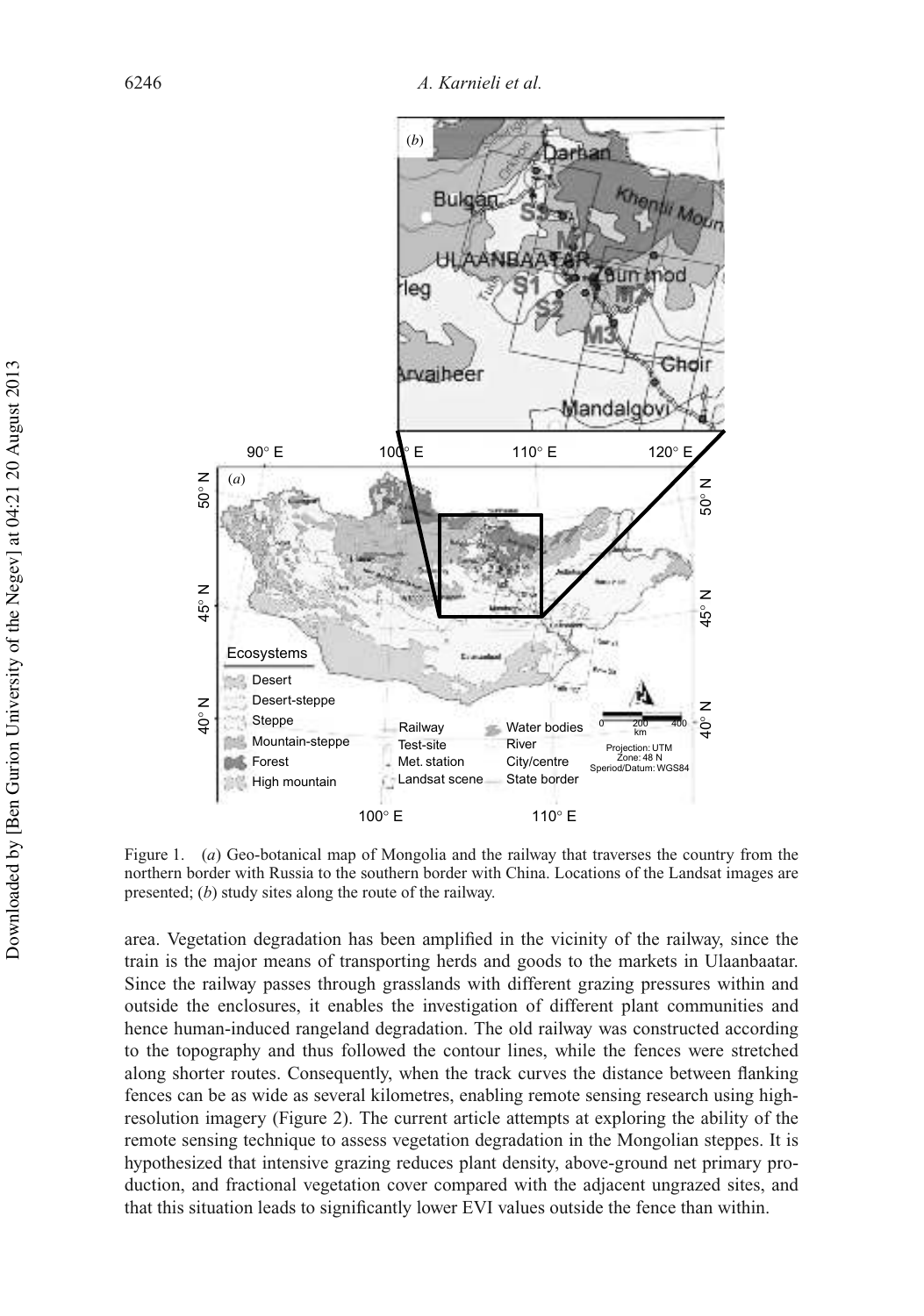

Figure 2. Example of a Landsat ETM+ image (RGB = 4,3,2) showing (*a*) study site M1 and (*b*) study site S1. The area between the fence and the railway is the ungrazed area, while intensive grazing characterizes the surrounding area. Note the reddish colour in the grazed area indicating relatively high NIR reflectance.

### **2. Study area**

Mongolia has a continental climate, characterized by cold, dry winters and warm, wet (rainy) summers. The current research is focused on the Mongolian steppe biome (excluding the desert steppe) (Figure 1), which occupies approximately  $4.5 \times 10^8$  ha. Mean annual precipitation ranges from less than 75 mm in the south to more than 350 mm in the north, and mean annual temperature gradually decreases from 7◦C in the south to –7◦C in the north. The aridity index (ratio of precipitation to potential evapotranspiration) ranges from 0.2 to 0.5; Budyko (1974) classified the study area as a semi-arid environment. The northern part of the study area, called the Mountain Steppe, is characterized by a relative steep topography with perennial bunchgrasses in the southern slopes of the mountains, while the northern slopes are covered by coniferous forests over the steppe and meadow types of vegetation. The main plant species in this region are *Festuca sibirica* Hack. ex Boiss., *Stipa krylovii* Roshev., *Stipa grandis* P. Smirn., *Stipa baicalensis* Roshev., *Agrostis mongholica* Roshev., *Galium verum* L., *Poa attenuata* Trin., *Agropyron cristatum* (L.) Beauv., *Leymus chinensis* (Trin.) Tzvel., *Koeleria cristata* (L.) Pers., *Artemisia frigida* Willd., *A. dracunculus* L., *Allium senescens* L., and *Allium ramosum* L. The Steppe zone in the southern part of the study area is characterized by flat plains and rolling hills covered in feather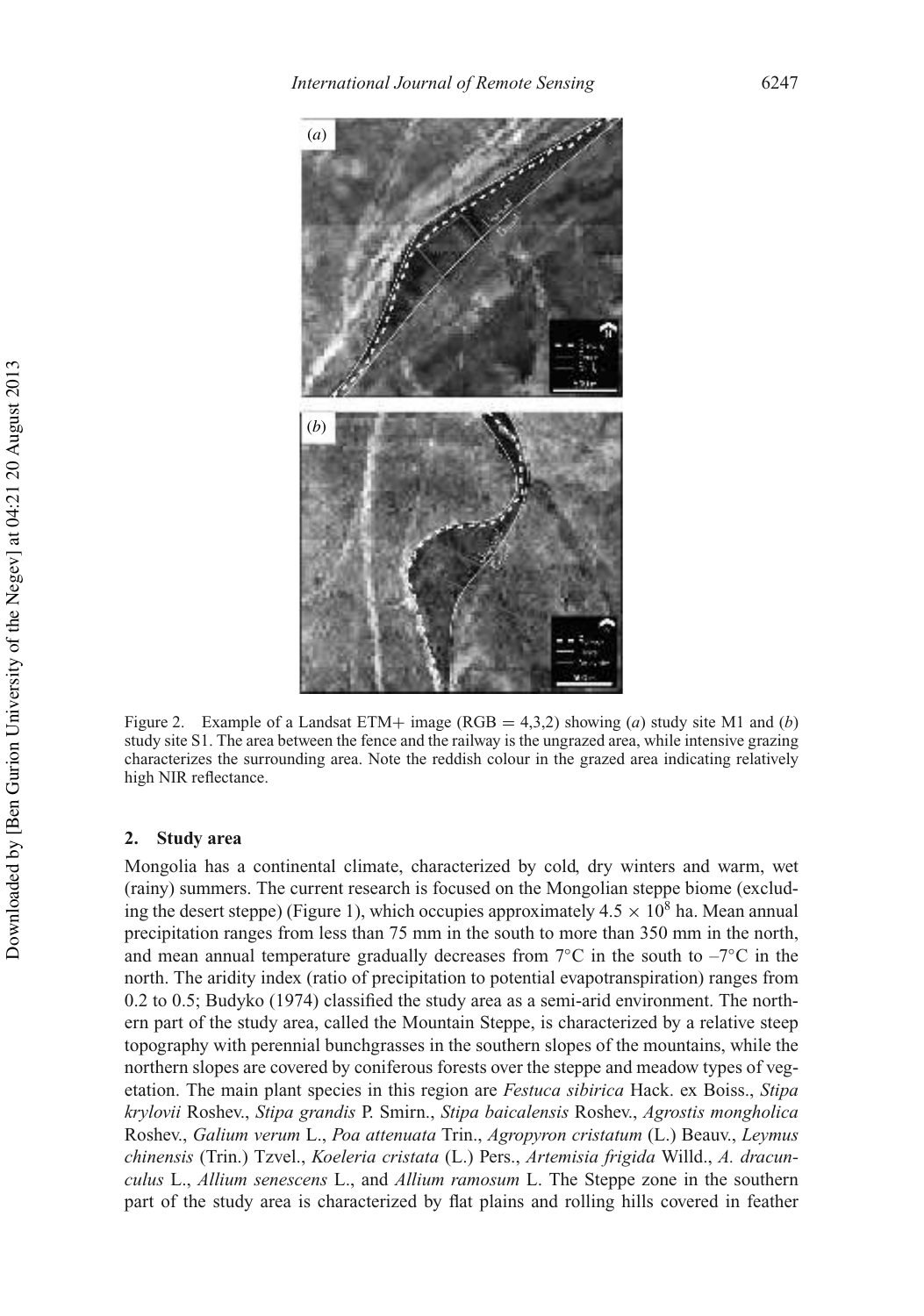grass and shrubs. Here the main plant species are *Stipa krylovii* Roshev., *Leymus chinensis* (Trin.) Tzvel., *Bupleurum scorzonerifolium* Willd., *Cleistogenes squarrosa* (Trin.) Keng., *Carex duriuscula* C.A. Mey., *Agropyron cristatum* (L.), *Festuca lenensis* Drob., *Artemisia frigida* Willd., *Artemisia adamsii* Bess., *Potentilla acaulis* L., *Allium senescens* L., *Ephedra sinica* Stapf., *Caragana microphylla* Lam., and *Caragana pygmaea* (L.) DC. In more humid ecotopes along valley bottoms and inter-mountain troughs, plant communities are formed by *Agrostis mongholica* Roshev., *Leymus chinensis* (Trin.) Tzvel., *Carex duriuscula* C.A. Mey., *Thermopsis lanceolata* R. Br., *Artemisia laciniata* Willd., *Halerpestes salsuginosa* (Pall. Ex Georgi) Greene., *Glaux maritima* L., *Iris bungei* Maxim., and *Potentilla anserina* L.

# **3. Methodology**

The research was conducted in six study sites selected along the route of the railway (Figure 1). Three are located within the Mountain Steppe zone (denoted hereafter as sites M1, M2, and M3) and the other three are in the Steppe zone (S1, S2, and S3). Each site consists of pairs of study polygons – ungrazed (fenced-off area) and heavily grazed (outside the fences). All sites are large enough in terms of the spatial resolution of Landsat images  $(30 \times 30 \text{ m})$  and are characterized by flat topography.

Four Landsat-7 Enhanced Thematic Mapper Plus (ETM+) images acquired in the early 2000s were used (20 September 2000, 31 August 2001, 13 September 2000, and 26 July 2002 for path 132 – row 26, 131–27, 131–26, and 130–27, respectively). In order to reduce scene-to-scene variation related to sun angle, differences in atmospheric condition, and vegetation phenology, all images were selected during the vegetation growing season, when the ability to discriminate between vegetation and soil cover is optimal. In addition, cloud cover is minimal in all images. Digital number values were converted to radiance, and ground-leaving reflectances were created from radiances using the 6S algorithm (Vermote et al. 1997). Later, the four images were merged to create a continuous scene, and EVI (Equation (2)) was computed from reflectance values. This index was selected in order to reduce the uncertainty related to soil background and atmospheric effects throughout the entire study area. Approximately, the same number of pixels was sampled in the grazed and adjacent ungrazed polygons.

Ground-truth activities were conducted during two field campaigns in the summers of 2002 and 2003, within the framework of the Joint Russian–Mongolian Complex Biological Expedition, a joint venture by the A.N. Severtsov Institute of Ecology and Evolution RAS, Russia, the Remote Sensing Laboratory (Blaustein Institutes for Desert Research, Ben-Gurion University of the Negev, Israel), the Institute of Botany (Mongolian Academy of Science), and the National Remote Sensing Centre (Ministry for Nature and Environment of Mongolia). In each of the six study sites a detailed geo-botanical survey of biophysical variables of dominant and co-dominant plant species was conducted using the method described by Shennikov (1964) to determine species composition, plant density, and canopy cover. Relative abundance of species was evaluated by the Drude method (Shennikov 1964), nomenclature followed that of Gubanov (1996), and the above-ground biomass (AGB) of plants was sampled by the method of Larin (1956). Samples were air dried and weighed in the laboratory using an electronic balance of scale 0.1 g. The study polygons were precisely located by the global positioning system (GPS).

In conjunction with the above, spectral reflectance measurements were implemented during the ground surveys using the FieldSpec-HandHeld Spectroradiometer, manufactured by Analytical Spectral Devices (ASD 2000) at wavelength range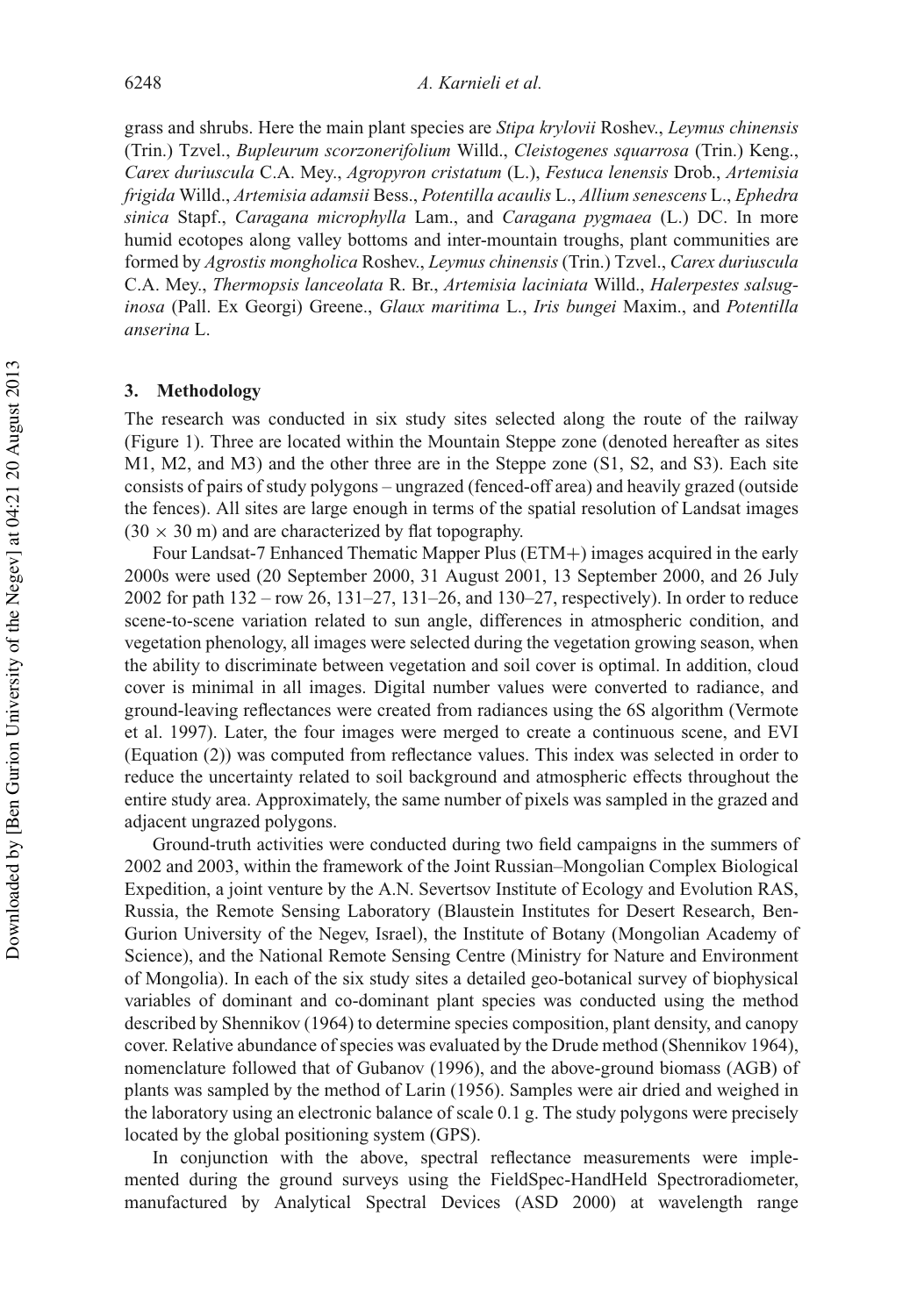325–1075 nm with a spectral resolution of 2 nm. A high intensity contact probe device with a fibre optic was attached to the spectroradiometer. This device has an independent light source (about twofold higher than solar intensity) that makes measurement feasible under all-weather conditions. The contact probe was attached to clipped plants and soil samples. Measurements of a white reference panel (Spectralon plate, Labsphere Inc., North Sutton, NH, USA) were taken immediately before each spectral reading. Reflectance measurements were used to calculate NDVI (Equation (1)) and EVI (Equation (2)).

In order to further explore and compare the performance of these indices for assessing grazing conditions, relative sensitivity (*Sr*) analysis was carried out as suggested by Gitelson (2004). The general expression for comparing the performance of two spectral indices (*X* and *Y*) with respect to any variable is

$$
S_r = \left(\frac{\mathrm{d}X}{\mathrm{d}Y}\right)\left(\frac{\Delta Y}{\Delta X}\right),\tag{3}
$$

where d*X* and d*Y* are first derivatives of the compared indices under study, that is, the slope of the regression line that holds the independent variable and the index as the dependent variable;  $\Delta Y$  and  $\Delta X$  are the ranges of the indices;  $S_r > 1$  means that index X is more sensitive (i.e. varies more with respect to the independent variable),  $S_r = 1$  means that sensitivities are equal, and  $S_r < 1$  means that index Y is more sensitive to the independent variable (Ji and Peters 2007). When  $S_r > 1$ , the larger the value (either positive or negative), the more sensitive is index *X* to the variable under study. When  $S_r < 1$ , the closer the value to zero (either positive or negative), the more sensitive is index *Y* to the variable under study.

#### **4. Results and discussion**

The vegetation communities in each of the six study sites, both within and outside the fencing, were observed during the field campaigns and are presented in Table 1. Table 2 summarizes the results for biophysical variables, their descriptive statistics, and significance. These variables include plant density (plants per unit area), AGB (g m<sup>-2</sup>), and

Table 1. Vegetation communities in the study sites.

| Zone            | <b>Site</b>    | Polygon | Community                                                                |
|-----------------|----------------|---------|--------------------------------------------------------------------------|
| Mountain steppe | M1             | Fenced  | Halerpestes salsuginosa + Agrostis mongholica + Iris<br>bungei           |
| Mountain steppe | M1             | Grazed  | Glaux maritima $+$ Agrostis mongholica                                   |
| Mountain steppe | M <sub>2</sub> | Fenced  | $A groupyron$ cristatum + Stipa krylovii + Leymus chinensis              |
| Mountain steppe | M <sub>2</sub> | Grazed  | Leymus chinensis                                                         |
| Mountain steppe | M <sub>3</sub> | Fenced  | Galium verum + Stipa krylovii + Poa attenuata + Leymus<br>chinensis      |
| Mountain steppe | M <sub>3</sub> | Grazed  | Gallium verum + Potentilla acaulis + Artemisia frigida                   |
| <b>Steppe</b>   | S1             | Fenced  | Stipa krylovii + Bupleurum<br>scorzonerifolium + Cleistogenes squarrosa, |
| <b>Steppe</b>   | S1             | Grazed  | Carex duriuscula + Artemisia adamsii                                     |
| <b>Steppe</b>   | S2             | Fenced  | $A group vron$ cristatum + Festuca lenensis + Stipa krylovii             |
| <b>Steppe</b>   | S <sub>2</sub> | Grazed  | Artemisia frigida + Potentilla acaulis                                   |
| <b>Steppe</b>   | S3             | Fenced  | Allium senescens $+ A$ . ramosum $+ S$ tipa grandis                      |
| Steppe          | S <sub>3</sub> | Grazed  | Carex duriuscula + Artemisia frigida                                     |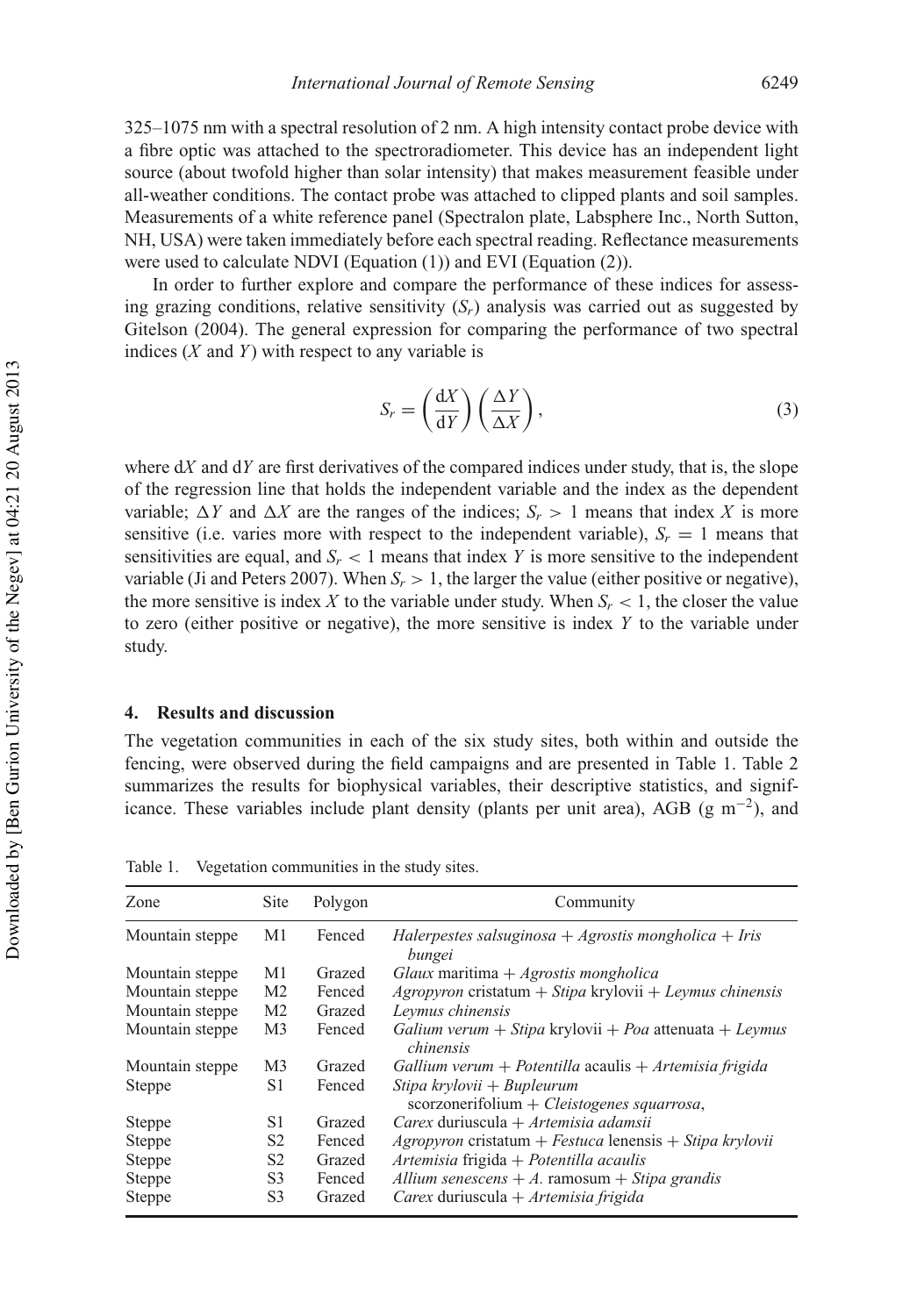|                        | Plant density<br>(plants per unit)<br>area) |       | Above-ground<br>biomass $(g m^{-2})$ |       | Cover $(\% )$ |       | <b>EVI</b>                                                      |      |
|------------------------|---------------------------------------------|-------|--------------------------------------|-------|---------------|-------|-----------------------------------------------------------------|------|
| Polygon                |                                             |       |                                      |       |               |       | Ungrazed Grazed Ungrazed Grazed Ungrazed Grazed Ungrazed Grazed |      |
| M1                     | 23                                          | 12    | 216.7                                | 32.2  | 99.9          | 59.0  | 0.21                                                            | 0.28 |
| M <sub>2</sub>         | 29                                          | 25    | 126.4                                | 81.2  | 58.5          | 52.0  | 0.26                                                            | 0.30 |
| M <sub>3</sub>         | 34                                          | 25    | 188.6                                | 43.7  | 62.6          | 48.5  | 0.20                                                            | 0.28 |
| S1                     | 30                                          | 12    | 53.6                                 | 19.2  | 73.0          | 50.0  | 0.25                                                            | 0.27 |
| S <sub>2</sub>         | 20                                          | 14    | 66.1                                 | 61.4  | 55.0          | 56.0  | 0.21                                                            | 0.27 |
| S <sub>3</sub>         | 25                                          | 20    | 122.8                                | 114.6 | 48.0          | 45.5  | 0.22                                                            | 0.27 |
| Average                | 26.83                                       | 18.00 | 129.03                               | 58.72 | 66.17         | 51.83 | 0.22                                                            | 0.28 |
| <b>SD</b>              | 5.12                                        | 6.16  | 64.70                                | 35.00 | 18.50         | 4.97  | 0.02                                                            | 0.01 |
| $t$ -Test significance | 0.004                                       |       | 0.036                                |       | 0.037         |       | 0.001                                                           |      |

Table 2. Biophysical variables in the grazed and ungrazed polygons at the study sites, descriptive statistics, and significance.

percentage of vegetation cover. Values of the Landsat-derived EVI are also presented. Between 23 and 34 plants per square metre were counted within the fencing, while 12–25 plants were found outside (Figure 3(*a*)). Thus, a higher plant density characterizes ungrazed polygons in comparison with the adjacent grazed ones. Similarly, as shown in Figure 3(*b*), within the fencing the average AGB is double that outside. This ratio is higher in the Mountain Steppe polygons than in the Steppe ones. The same trend can also be observed for plant cover, where higher plant cover was observed in the ungrazed polygons in comparison with the grazed ones (Figure  $3(c)$ ). However, a different trend was revealed by analysis of the image data (Figure 3(*d*)). EVI values derived from Landsat-ETM+ were significantly higher outside the enclosures than within. Additional statistical analyses (*t*-tests) were performed for plant density, AGB, percentage cover, and EVI values, confirming significant differences for each of these variables between grazed and ungrazed areas (Figure 3, Table 2).

This phenomenon (i.e. higher reflectance in grazed areas) was found consistently in each of the study sites, as illustrated in Figure 4. This unexpected finding – negative relations between biophysical variables and vegetation index – requires further discussion regarding plant composition, phenology, and the palatability characteristics of plants. Consequently, detailed examination of the entire species inventory, including individual species name, family, growth form, leaf structure, palatability, and nutrient value, is listed in Table 3. The list is ordered with respect to spectroradiometer-derived NIR reflectance values, which reveal that most of the unpalatable species have high NIR reflectance due to their leaf/cell structure – either thick, hairy, or with high water content (e.g. succulent species).

# *4.1. Mountain Steppe zone*

Different perennial grasses dominate the ungrazed areas, while mostly forbs with little contribution from grasses dominate the grazed areas. The perennial grasses have a good palatable value for animals during the summer, and some, such as *Stipa krylovii* and *Agropyron cristatum*, are especially highly nutritious and are very digestible plants for all livestock throughout the year (Jigjidsuren and Johnson 2003). They bloom in early August and develop mature seeds in September. Also, communities such as *Poa attenuata*, *Leymus chinensis*, and *Agrostis mongholica* have very high palatability for all livestock, especially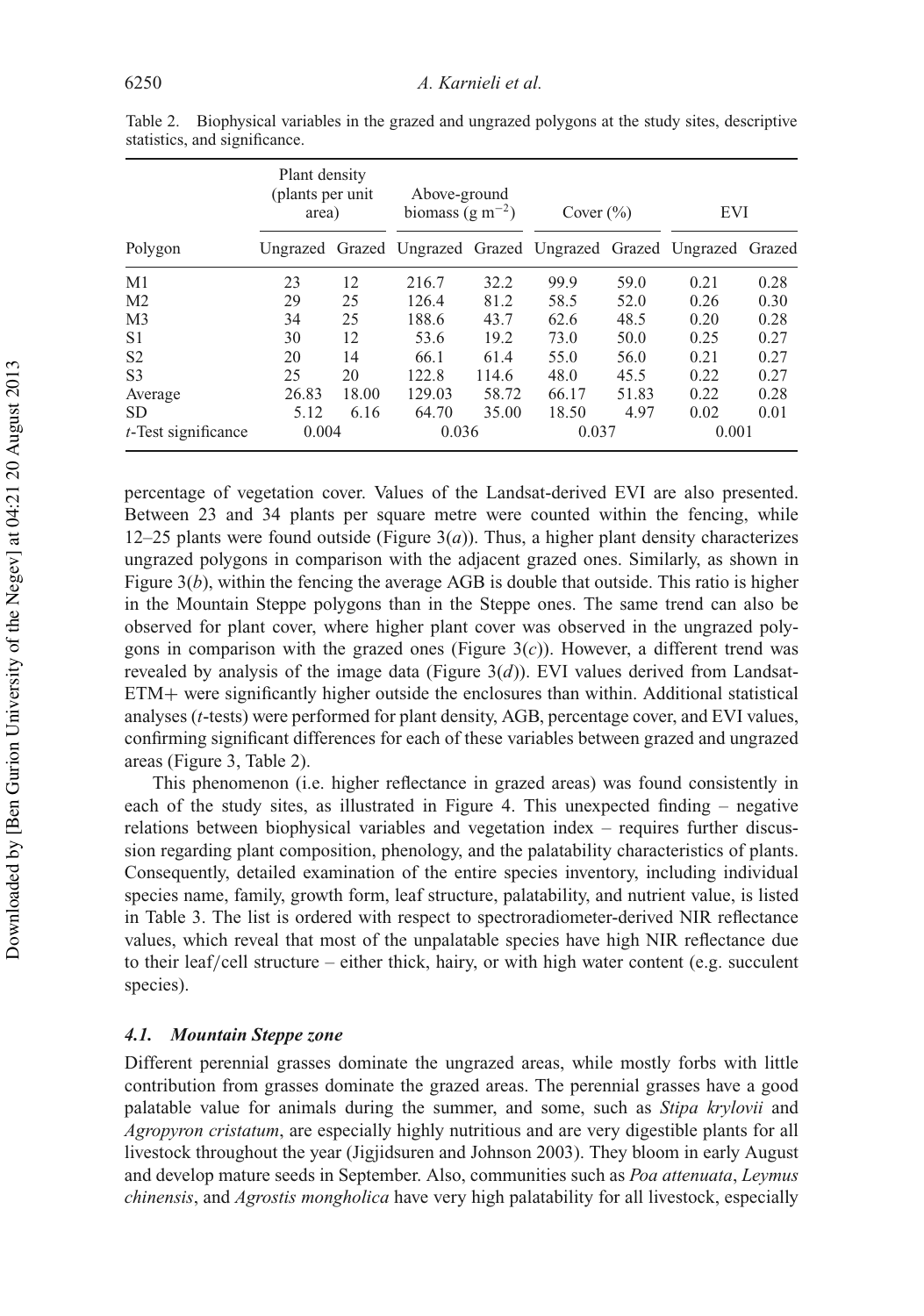

Figure 3. Results of biophysical variables and vegetation index values in the six study sites (Mountain Steppe: M1, M2, M3 and Steppe: S1, S2, S3), in grazed and ungrazed (fenced-off) areas. Variables include: (*a*) <sup>p</sup>lant density (plants per unit area); (*b*) above-ground biomass (g <sup>m</sup><sup>−</sup><sup>2</sup>); (*c*) percentage of vegetation cover; and (*d*) Landsat-derived enhanced vegetation index (EVI) values. Note that at all sites, biophysical variable values are higher in the ungrazed areasthan in the grazed, while EVI values show the opposite relations. Vertical bars denote  $\pm 1$  standard deviation of the mean and show a significant difference between grazed and ungrazed areas. Detailed results are listed in Table 2.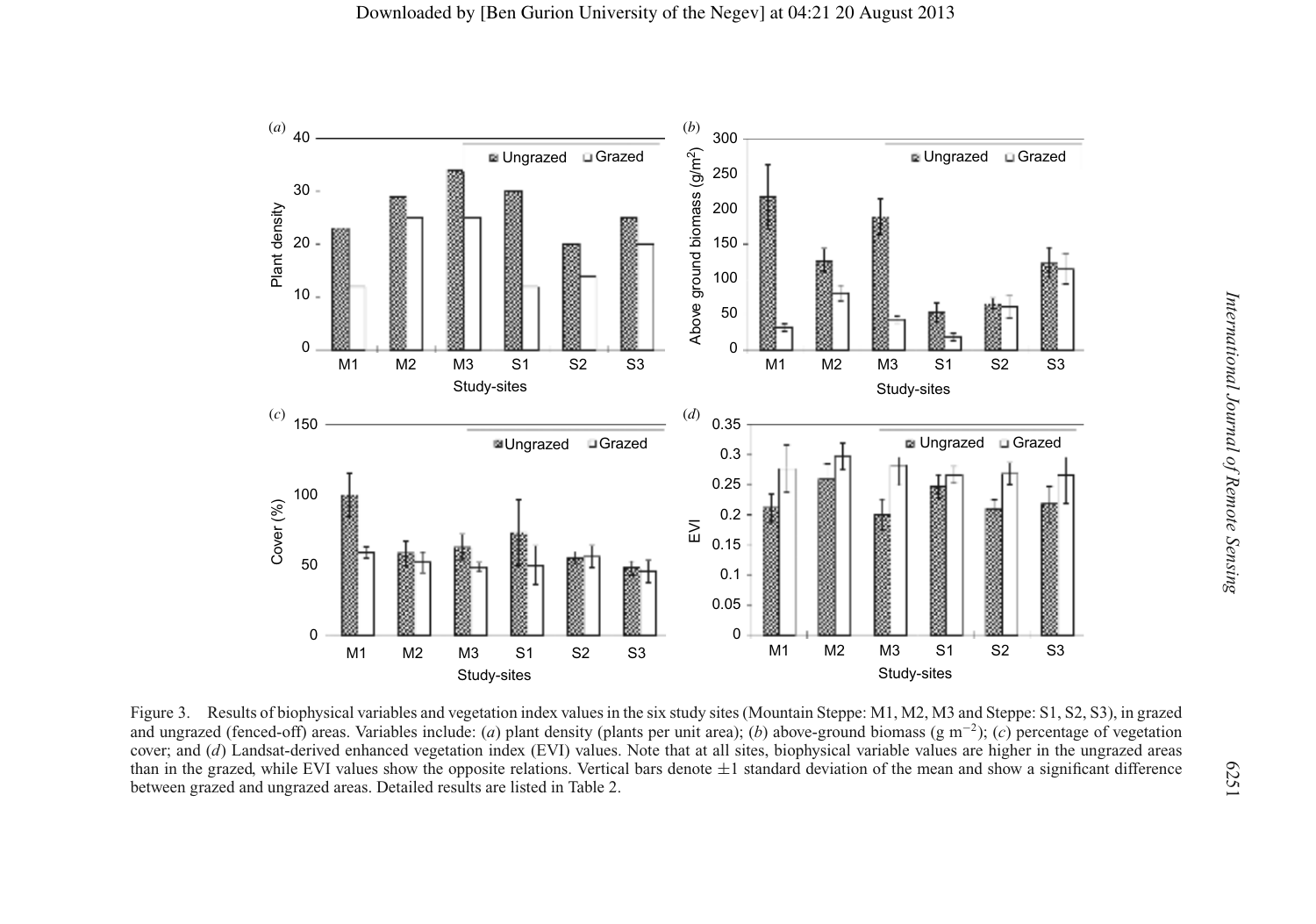

Figure 4. Landsat-derived enhanced vegetation index (EVI) values across the study sites (Mountain Steppe: M1, M2, M3 and Steppe: S1, S2, S3) perpendicular to the fence. Note that EVI values are lower in the ungrazed areas than in the grazed. Vertical bars denote  $\pm 1$  standard deviation of the mean and show a significant difference between grazed and ungrazed areas.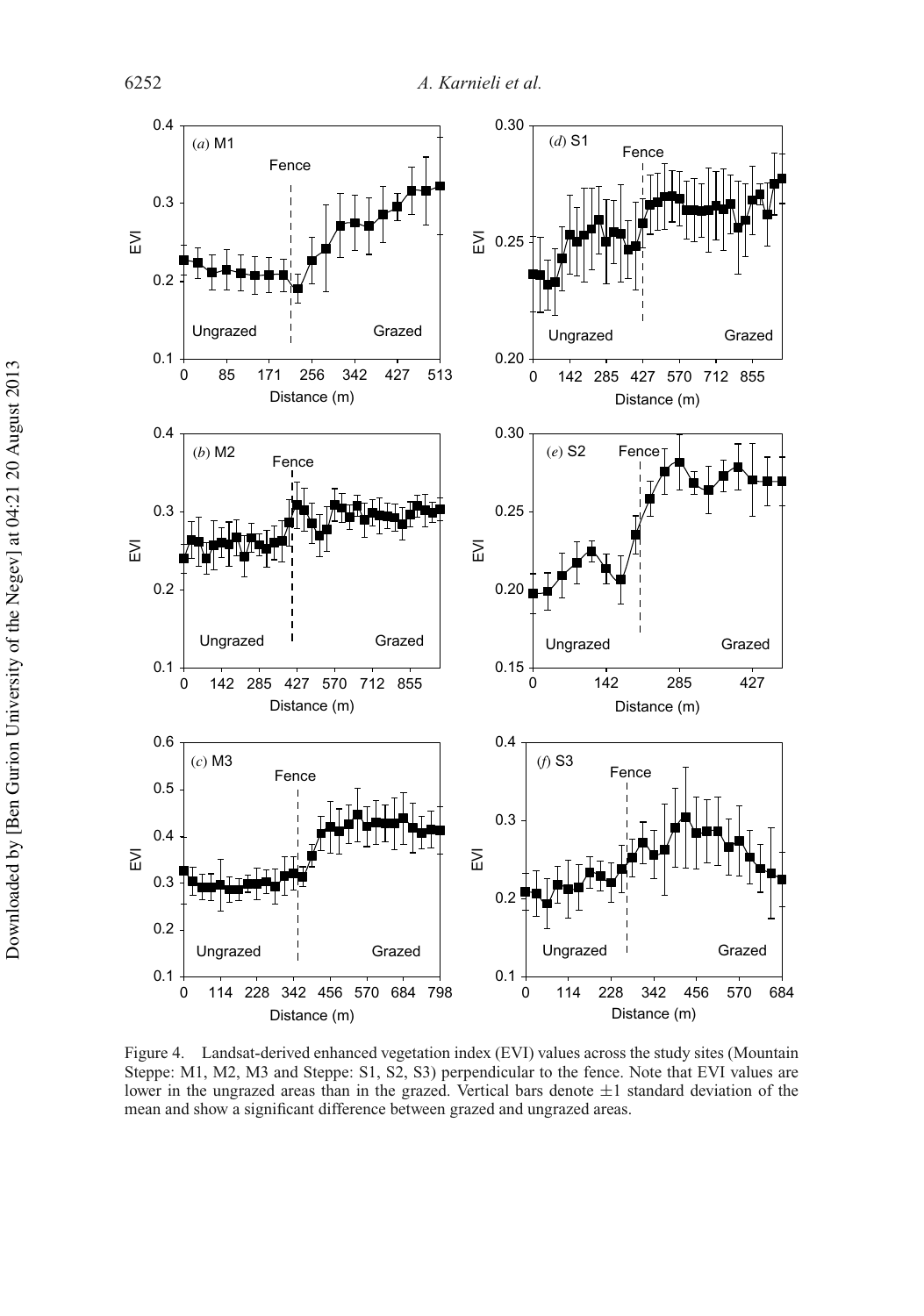Table 3. List of individual species, families, growth forms, leaf structure, palatability, and nutrient value. The list is ordered with respec<sup>t</sup> to NIR reflectance values. Note that most of the unpalatable species have high NIR reflectance due to their leaf structure – either thick, hairy, or with highwater content (succulent) (from Gubanov 1996).

| <b>Site</b>                                    | Plant species                                      | Family                  | Growth form      | Leaf structure                            | Palatability or<br>nutrient value             | <b>NIR</b> |
|------------------------------------------------|----------------------------------------------------|-------------------------|------------------|-------------------------------------------|-----------------------------------------------|------------|
| M <sub>1</sub>                                 | Glaux maritima L.                                  | Primulaceae Vent.       | Perennial, forb  | Succulent                                 | Unpalatable                                   | 0.79       |
| S <sub>3</sub>                                 | Thermopsis lanceolata R.<br>Br.                    | Leguminosae Juss.       | Perennial, forb  | Thin                                      | Unpalatable                                   | 0.73       |
| S <sub>2</sub>                                 | Ephedra sinica Stapf.                              | Ephedraceae Dum.        | Dwarf shrub      | Scalelike, thick                          | Unpalatable,<br>evergreen,<br>poisonous plant | 0.73       |
| S1, S2, S3                                     | Cleistogenes squarrosa<br>(Trin.) Keng.            | Poaceae Barnhart        | Perennial, grass | Thin                                      | Highly palatable                              | 0.73       |
| S <sub>2</sub>                                 | Festuca lenensis Drob.                             | Poaceae Barnhart        | Perennial, grass | Thick                                     | Highly palatable                              | 0.72       |
| M1                                             | Potentilla anserina L.                             | Rosaceae Juss.          | Perennial, forb  | Thin, with hairy                          | Unpalatable                                   | 0.70       |
| M <sub>3</sub>                                 | Artemisia laciniata Willd.                         | Asteraceae Dumort.      | Perennial, sage  | Thin                                      | Unpalatable                                   | 0.70       |
| M1                                             | Halerpestes salsuginosa<br>(Pall.ex Georgi) Greene | Ranunculaceae Juss.     | Perennial, forb  | Thin                                      | Highly palatable                              | 0.70       |
| M3, S2, S3                                     | Potentilla acaulis L.                              | Rosaceae Juss.          | Perennial, forb  | Thick, with hairy                         | Unpalatable                                   | 0.69       |
| M1                                             | <i>Iris bungei</i> Maxim.                          | <i>Iridaceae</i> Lindl. | Perennial, forb  | Succulent                                 | Unpalatable, not<br>grazed when<br>green      | 0.67       |
| S <sub>3</sub>                                 | Allium ramosum L.                                  | Liliaceae Juss.         | Perennial, forb  | Succulent                                 | Highly palatable                              | 0.62       |
| M2, M3, S1,<br>S <sub>2</sub> , S <sub>3</sub> | $A$ gropyron cristatum $(L)$<br>Beauv.             | Poaceae Barnhart        | Perennial, grass | Thick, flat, hairy<br>on upper<br>surface | Highly palatable                              | 0.59       |
| S <sub>3</sub>                                 | Kochia prostrata (L.)<br>Schrad.                   | Chenopodiaceae Vent.    | Semi-shrub       | Succulent                                 | Highly palatable                              | 0.59       |
| M2, M3                                         | Artemisia dracunculus L.                           | Asteraceae Dumort.      | Semi-shrub       | Thin                                      | Unpalatable                                   | 0.58       |
| M1, M3                                         | Allium bidentatum<br>Fisch.ex Prokh.               | Liliaceae Juss.         | Perennial, forb  | Succulent                                 | Highly palatable                              | 0.56       |
| S <sub>3</sub>                                 | Allium senescens L.                                | Liliaceae Juss.         | Perennial, forb  | Succulent                                 | Highly palatable                              | 0.55       |

6253

(*Continued*)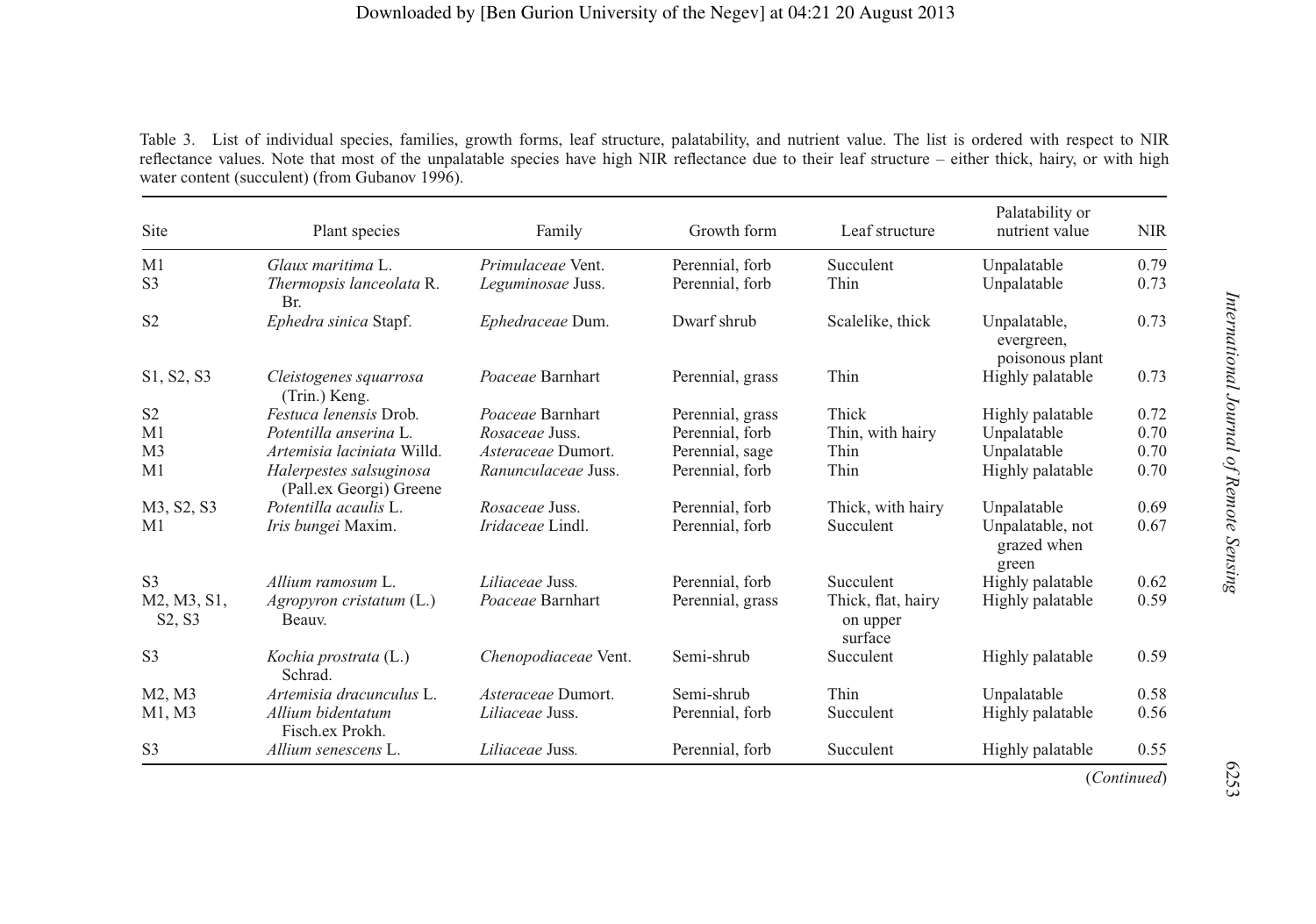|                       |                                                |                       |                  |                                                    | Palatability or  |            |
|-----------------------|------------------------------------------------|-----------------------|------------------|----------------------------------------------------|------------------|------------|
| Site                  | Plant species                                  | Family                | Growth form      | Leaf structure                                     | nutrient value   | <b>NIR</b> |
| S2, S3,<br>M2, M3     | Artemisia frigida Willd.                       | Asteraceae Dumort.    | Semi-shrub       | Thick, silvery<br>with silky hair<br>on both sides | Highly palatable | 0.55       |
| M1, M2, M3,<br>S1, S2 | Stipa krylovii Roshev.                         | Poaceae Barnhart      | Perennial, grass | Thick                                              | Highly palatable | 0.55       |
| M1, M2,<br>M3, S2     | Leymus chinensis (Trin.)<br>Tzvel.             | Poaceae Barnhart      | Perennial, grass | Thick                                              | Highly palatable | 0.53       |
| S <sub>3</sub>        | Stipa grandis P. Smirn.                        | Poaceae Barnhart      | Perennial, grass | Thick                                              | Highly palatable | 0.52       |
| S1, S3, M3            | Carex duriuscula C.A.<br>Mey.                  | Cyperaceae Juss.      | Perennial sedge  | Thick                                              | Highly palatable | 0.52       |
| S <sub>2</sub>        | <i>Festuca</i> sp.                             | Gramineae Juss.       | Perennial grass  | Thick                                              | Highly palatable | 0.52       |
| M1                    | <b>Bupleurum</b><br>scorzonerifolium Willd.    | Umbelliferae Juss.    | Perennial forb   | Thin                                               | Highly palatable | 0.52       |
| M <sub>3</sub>        | Caragana pygmaea (L.)<br>DC.                   | Leguminosae Juss.     | Shrub            | Thick                                              | Highly palatable | 0.51       |
| M2, M3                | Poa attenuata Trin.                            | Poaceae Barnhart      | Perennial grass  | Thin                                               | Highly palatable | 0.51       |
| M <sub>2</sub>        | Ptilotrichum tenuifolium<br>(Steph.) C.A. Mey. | Brassicaceae Burnett. | Semi-shrub       | Thick                                              | Unpalatable      | 0.48       |
| S <sub>3</sub>        | Chenopodium sp.                                | Cnenopodiaceae Vent.  | Annual plant     | Thick                                              | Unpalatable      | 0.47       |
| M <sub>3</sub>        | Galium verum L.                                | Rubiaceae Juss.       | Perennial forb   | Thick                                              | Highly palatable | 0.47       |
| S <sub>1</sub>        | Heteropappus hispidus<br>(Thunb.) Less.        | Asteraceae Dumort.    | Biennial plant   | Thick                                              | Unpalatable      | 0.44       |
| S <sub>1</sub>        | Artemisia adamsii Bess.                        | Asteraceae Dumort.    | Perennial sage   | Thick, with hairy                                  | Unpalatable      | 0.41       |
| M1                    | Agrostis mongholica<br>Roshev.                 | Poaceae Barnhart      | Perennial grass  | Thin                                               | Highly palatable | 0.41       |
| M2, M3, S2            | Koeleria cristata (L.) Pers.                   | Poaceae Barnhart      | Perennial grass  | Thick                                              | Highly palatable | 0.40       |
| S <sub>3</sub>        | Caragana microphylla<br>Lam.                   | Leguminosae Juss.     | Shrub            | Thin                                               | Highly palatable | 0.36       |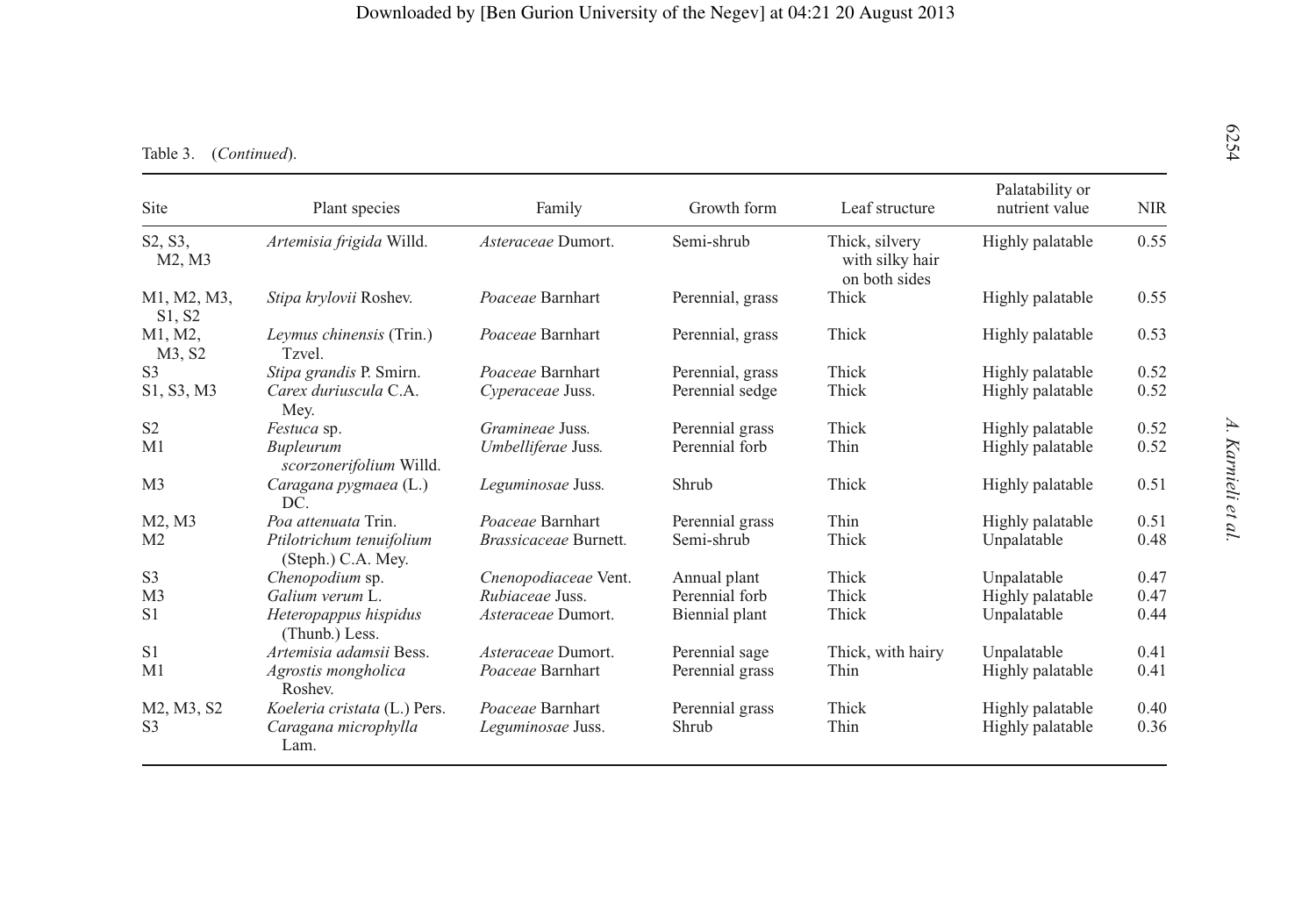small animals (i.e. sheep and goats) over the whole season, and constitute the main plant contributors to Mongolia's pastureland (Tserenbaljid 2002) in addition to the other native *Poaceae* grasses. During the blooming period in August, the dominant perennial grasses, which reach a height of  $30-70$  cm, have bright grey and brown-grey flowers  $(1-1.5 \text{ cm})$ wide) situated at the tip of their spikes. Since these needle grasses grow relatively uniformly and cover about 20–30% of the fenced-off areas in each study site, the surface looks relatively brighter to the human eye (Figure 5(*a*)). In the false-colour composite of the Landsat image the ungrazed areas looks dark, and no indication for photosynthetic activity is observed (Figure 2). In the grazed areas, perennial forbs, short grasses, and semi-shrubs dominate (detailed in Table 1). Livestock, especially sheep, can barely graze on these plants in summer, while goats moderately graze them in the autumn. Therefore,



Figure 5. General view of the research sites: (*a*) Mountain Steppe site (M1): the ungrazed area is dominated by *Halerpestes salsuginosa* and *Agrostis mongolica*, and the grazed area by *Glaux maritime* and *A. mongholica*. Note that the darker tones in the grazed area are due to the widespread presence of *Iris bungei*. (*b*) Steppe site (S1): dominating the ungrazed area are *Stipa krylovii*, *Bupleurum scorzonerifolium*, and *Cleistogenes squarrosa*, and the grazed area is dominated by *Carex duriuscula* and *Artemisia adamsii*. Note the brighter tones in the fenced-off area due to the presence of *S. krylovii*.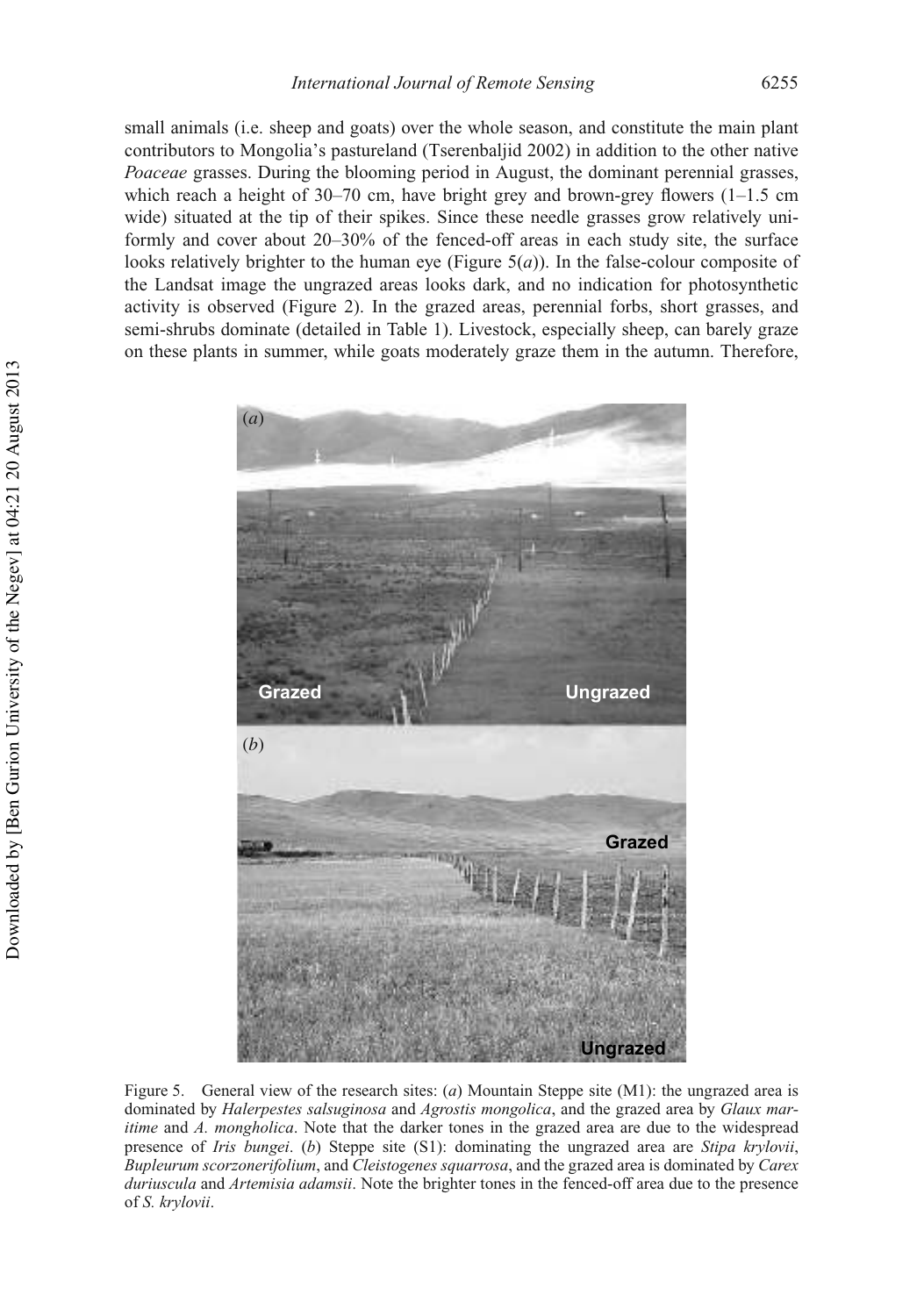areas dominated by these plants are seen as relatively green (Figure  $5(a)$ ). Nevertheless, these dense bunch-forming semi-shrubs are very nutritious for livestock in early summer and late autumn when toxic values might be low. Gunin et al. (1999) noted that several species such as *Artemisia* (*A. scoparia*, *A. frigida*, *A. adamsii*, *Iris bungei*) and *Leymus chinensis*, both abundant in the grazed areas of the present study, are indicators for rangeland degradation and human-induced desertification processes.

# *4.2. Steppe zone*

In the three study sites selected in the Steppe zone, communities of perennial grasses and forbs (see Table 1 for details) dominate the ungrazed areas. All these plants have a very high nutritional value, so they are invaluable forage plants (Jigjidsuren and Johnson 2003). By contrast, perennial shrubs dominated in the grazed areas. As noted by Fernandez-Gimenez and Allen-Diaz (1999), these latter species have undergone different levels of degradation in the Steppe zone of Mongolia. Visually, ungrazed areas in the Steppe are seen as brighter than the grazed areas due to abundance of the perennial grass *Stipa krylovii* (Figure 5(*b*)).

Figure 6 illustrates the spectral reflectance curves of all species in all study sites, grouped into palatable and unpalatable species. Generally, it will be seen that the NIR range of the spectrum (800–900 nm) for the dominant species in the fenced-off area, mostly highly palatable plants (e.g. *Caragana microphylla*, *Koeleria cristata*, *Agrostis mongholica*, and *Galium verum*) have lower reflectance levels, while many of the unpalatable species that occupy the grazed areas (e.g. *Glaux maritima*, *Thermopsis lanceolata*, *Ephedra sinica*, *Potentilla anserina*, *P. acaulis*, *Artemisia laciniata*, *Iris bungei*, and more) have higher reflectance levels (see details in Table 3). General discriminant analysis (GDA) (Baudat and Anouar 2000) was applied in order to verify the significance of differences between the two groups. It was found that in 81.3% of species, the NIR spectra of palatable can be classified as palatable at a very high level of significance  $(p \ll 0.01)$ , and in 81.8% of species the NIR spectra of unpalatable species can be classified as unpalatable at a level



Figure 6. Spectral reflectance curves of all species in all study sites grouped into palatable and unpalatable species. It will be seen that many of the dominant species in the fenced-off area, mostly highly palatable plants, have lower reflectance levels in the NIR part of the electromagnetic spectrum. In contrast, most of the unpalatable species that occupy the grazing areas have higher reflectance levels in the NIR.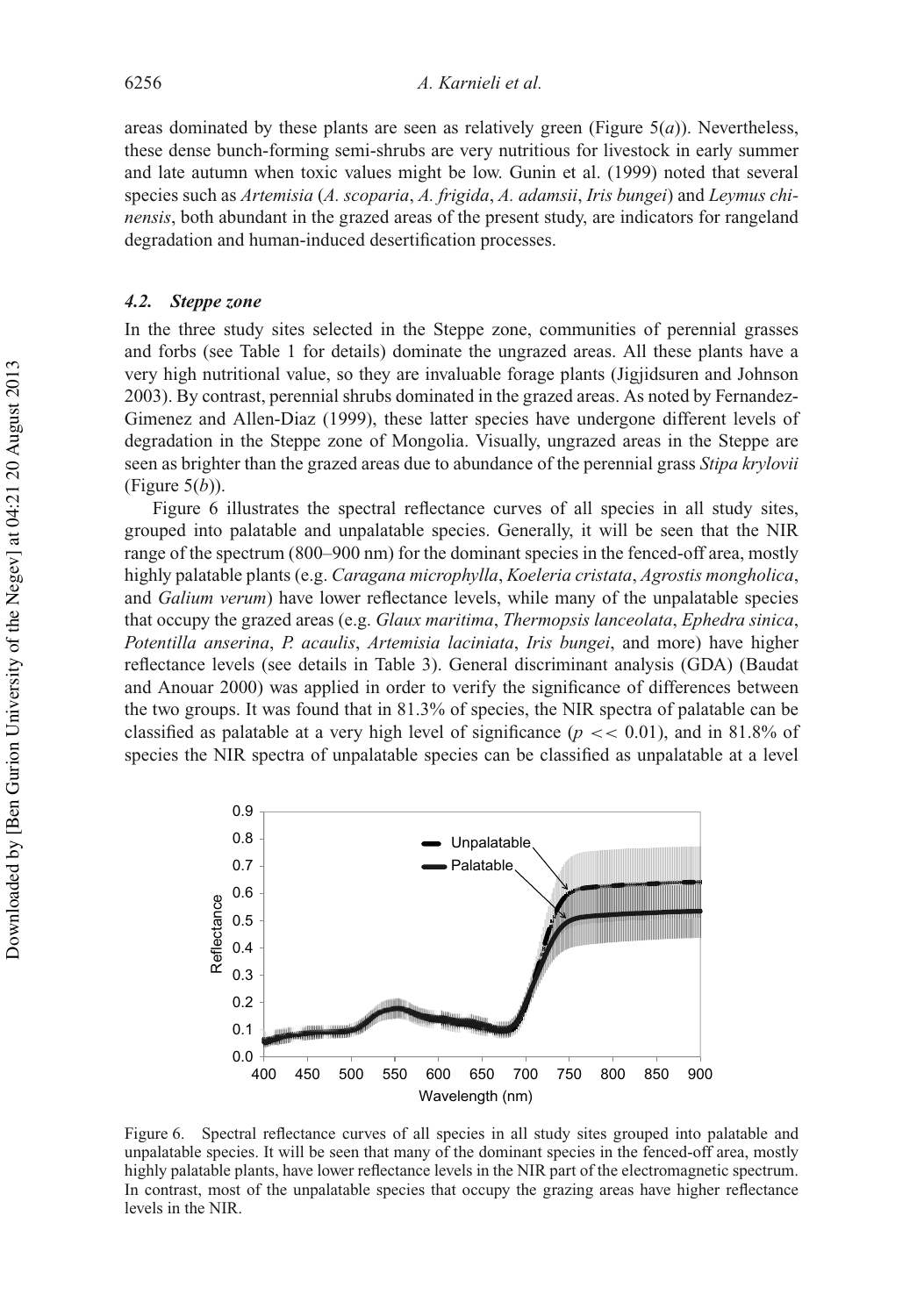

Figure 7. Dominant species in the Mountain Steppe zone. (*a*) *Iris bungei*, representative of grazed areas, is a succulent plant characterized by a high refractive index that produces high NIR reflectance values; (*b*) *Stipa krylovii*, representative of protected areas, is a highly palatable grass. During midsummer it turns yellow, its cells lose water, and its refractive index decreases, and hence its NIR reflectance decreases.

of significance of  $p = 0.01$ . Figure 7 demonstrates these differences using two representatives from the Mountain Steppe site (M1) (see Figure 5(*a*)). *Stipa krylovii* is a highly palatable grass that represents the protected area. In mid-summer this grass turns yellow, and so its cells lose water, the refractive index decreases, and hence reflectance in the NIR decreases. *Iris bungei* represents the grazed area. This is a succulent plant and is therefore characterized by a high refractive index that produces high reflectance values in the NIR region.

As indicated by Pettorelli et al. (2005), whereas NDVI is chlorophyll sensitive and responds mostly to variation in the red band, EVI is more NIR sensitive and responsive to canopy structural variations, including LAI, canopy type, and architecture. This theory was further examined in the current project. Figure 8(*a*) confirms that there is higher correlation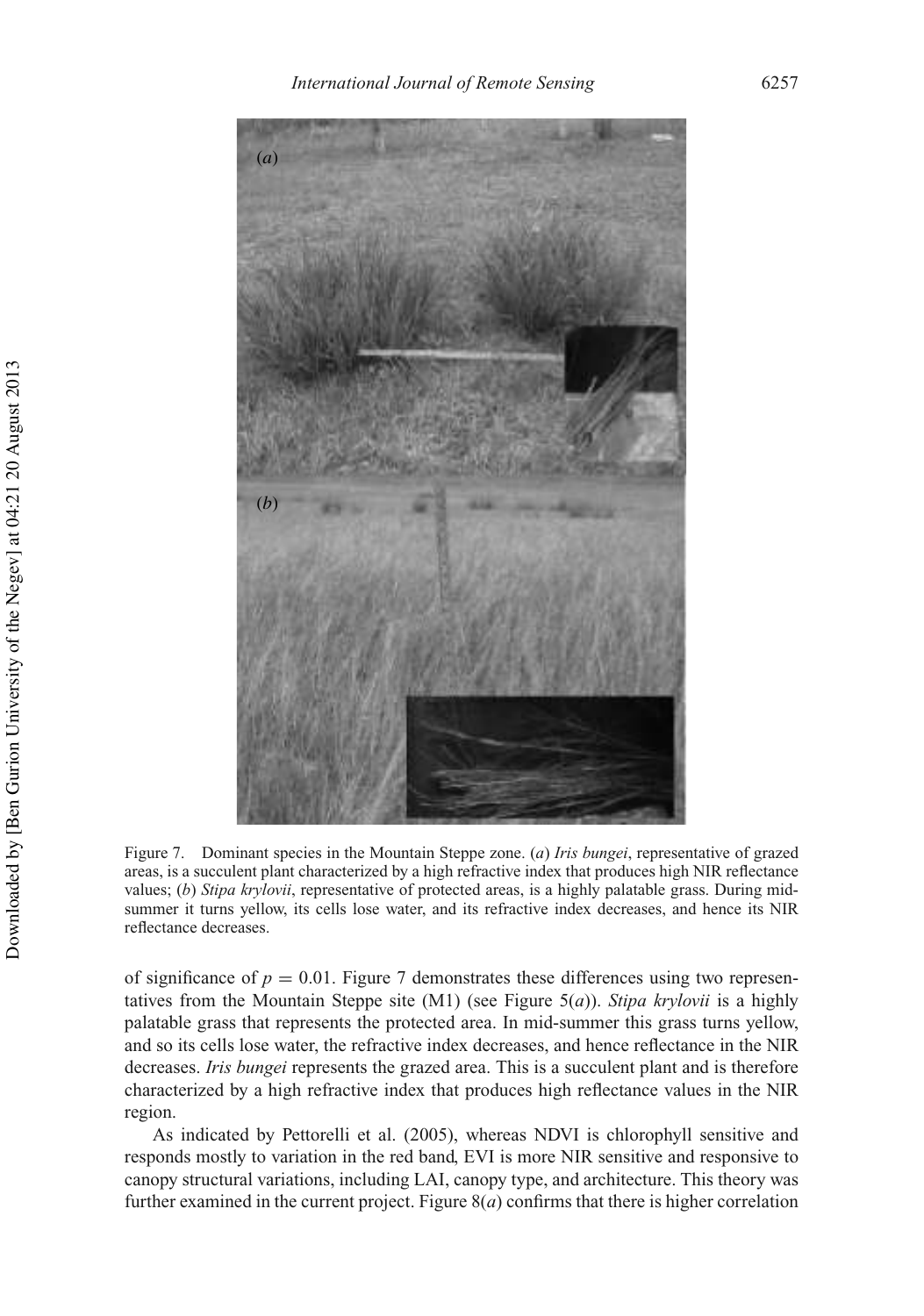

Figure 8. Enhanced vegetation index (EVI) values as a function of reflectance values in the NIR. Strong and significant correlation shows that the index is primarily dependent on leaf structure.

between NDVI and reflectance in the red band than EVI ( $r^2 = 0.78$  vs  $r^2 = 0.24$ , respectively). However, since the grazed areas are primarily characterized by plants with higher reflectance levels in the NIR, due to their leaf cellular structure, higher correlation was found between EVI and reflectance levels in the NIR band than for NDVI  $(r^2 = 0.83 \text{ vs } 0.01)$  $r^2 = 0.46$ , respectively), as illustrated in Figure 8(*b*). This conclusion can be also shown from the correlation matrix presented in Table 4, which summarizes the relationships between NDVI, EVI, and reflectance values in the red and NIR bands in terms of correlation coefficient (r). One will notice that the correlation coefficient between the red and NIR bands is only –0.27, though still significant. It should be noted that the present reflectance measurements are related to the leaf level rather that the canopy level. The relative sensitivity of the two indices to the red and NIR bands was examined by applying Equation (3). Results of this analysis confirm that NDVI is more sensitive to reflectance in the red band than EVI, while EVI is more sensitive than NDVI in the NIR. Relative sensitivity (*Sr*) values are presented in Table 5.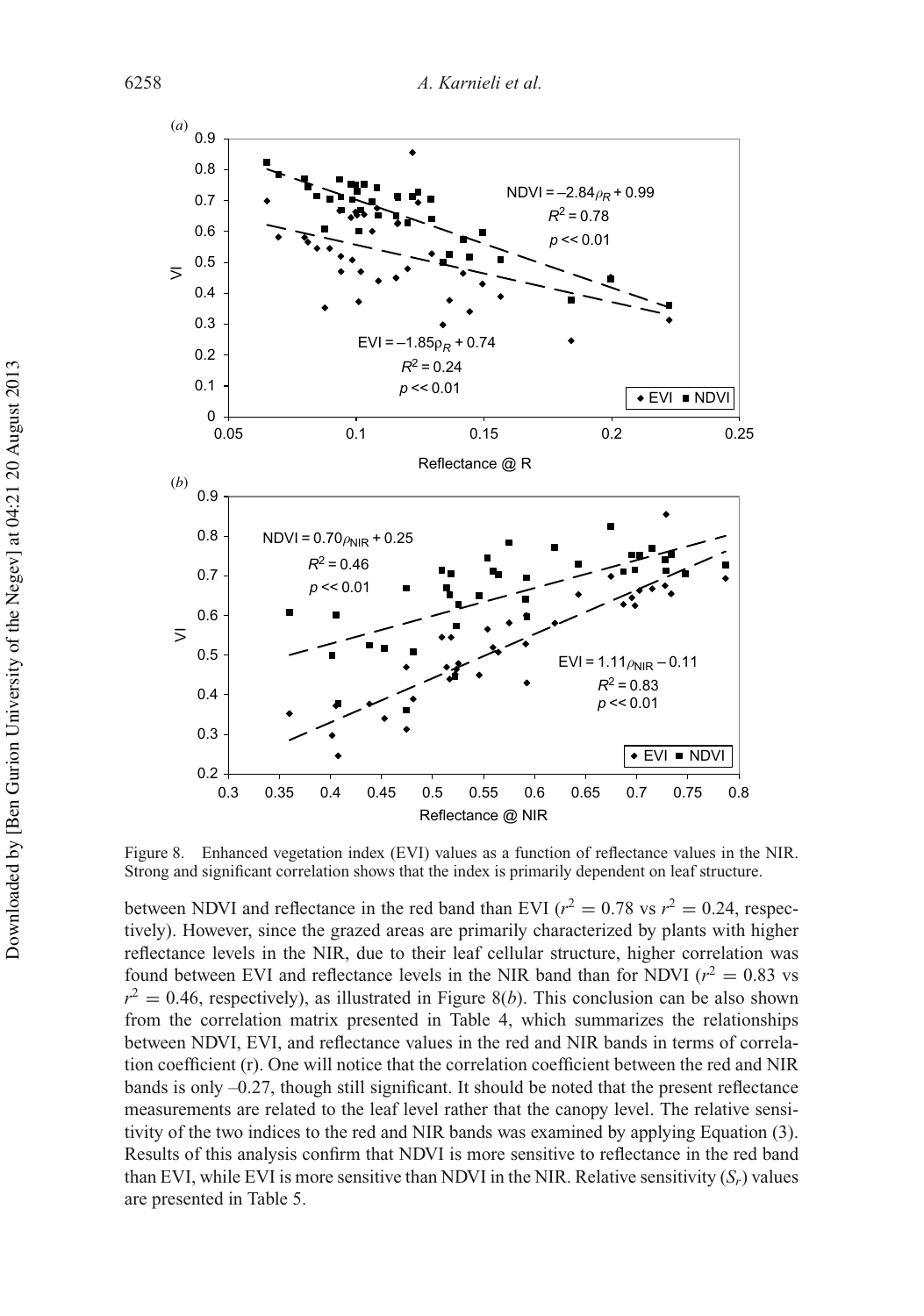Table 4. Relationships between NDVI, EVI, and reflectance values in the red and NIR bands in terms of Pearson's correlation coefficient (r). Values in italics indicate significant level >99%.

|             | Red     | <b>NIR</b> | <b>NDVI</b> |
|-------------|---------|------------|-------------|
| <b>NIR</b>  | $-0.27$ |            |             |
| <b>NDVI</b> | $-0.88$ | 0.68       |             |
| <b>EVI</b>  | $-0.49$ | 0.91       | 0.81        |

Table 5. Relative sensitivity values.  $S_r > 1$  means that index *X* is more sensitive,  $S_r = 1$  means sensitivities are equal, and  $S_r < 1$  means that index *Y* is more sensitive to the independent variable. NDVI is more sensitive to reflectance in the red band than EVI, while EVI is more sensitive than NDVI in the NIR.

|            | $X = EVI$ |         |  |
|------------|-----------|---------|--|
| $Y = NDVI$ | 0.86      | For red |  |
| $Y = NDVI$ | 2.09      | For NIR |  |

## **5. Conclusions**

Ground observations along the route of the Mongolian Railway confirm previous range condition models of vegetation dynamics (e.g. Dyksterhuis 1949). These models predict that as herbivore numbers increase, AGB and cover decline and species composition shifts from dominance by perennial grasses and forbs ('climax' species) towards dominance by unpalatable forbs and weedy annuals. When grazing is decreased or stopped, AGB and cover are predicted to increase again and species composition is shifted back towards late-successional stages. Plant invasion due to grazing in semi-arid and arid systems is a familiar phenomenon in several sites worldwide. For example, in the southwest USA the most conspicuous vegetation change is the growth of creosotebush shrubs, mesquite trees, cholla, and prickly pear cactus, which have transformed the grasslands into a mesquite– grass savanna (e.g. Grover and Musick, 1990; McClaran 2003). Similar to the results of the current study, observations over the last 100 years have revealed a gradual increase in the cover and density of these plants. Although the standard remote sensing-based vegetation index models assume higher index values as AGB and cover increase, the results of the current study show the opposite. The reason is the difference in leaf cellular structure and phenological stage between palatable species within the fenced-off area and unpalatable species outside. Palatable species include mainly grasses that turn yellow in mid-summer, while invading species can be succulent plants characterized by high refractive index that produce high reflectance values. EVI is the correct vegetation index to select for detecting this phenomenon, since it is more sensitive to variations in leaf cell structure as this is expressed in the NIR rather than in the red portion of the spectrum. Although no similar spectral measurements are known from other sites, it is assumed, with high confidence, that similar results would be obtained.

#### **Acknowledgements**

This project was partially supported by the EU-INCO programme (Grant No. ICA2 CT 2000 10022) and partially by the USAID-CDR (Grant No. TA-MOU-00-C20-010). The authors would like to thank the anonymous referees for their helpful comments.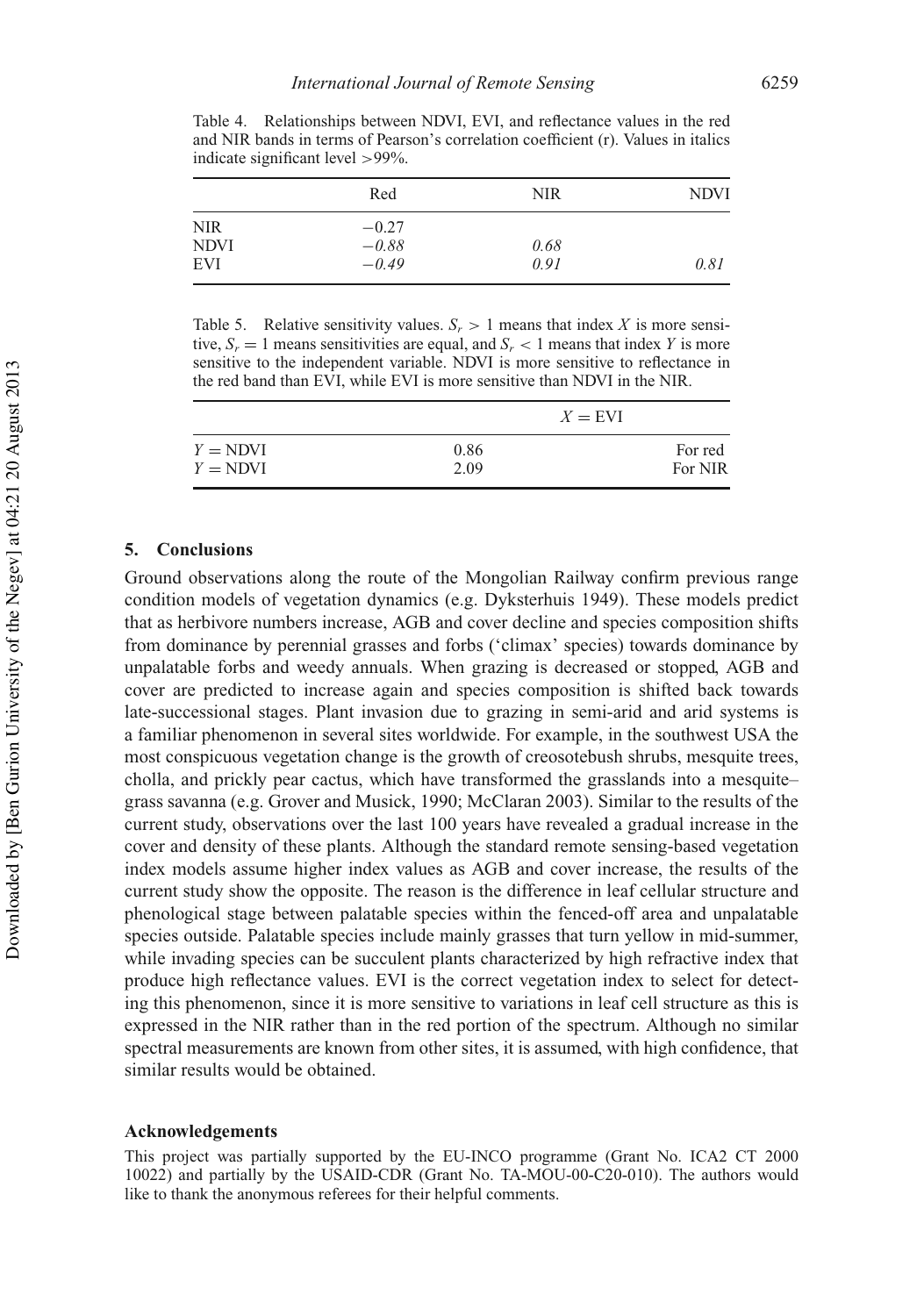#### **References**

- Adyasuren, Ts. 1998. "State of Drought and Desertification in Mongolia." In *Environment and Development Issues in Mongolia,* edited by B. Darin, 96 p. Ulaanbaatar: American Center for Mongolian Studies.
- ASD. 2000. *Hand Held Spectrometer User's Guide. FieldSpec UV*/*VNIR*. Boulder, CO: Analytical Spectral Devices.
- Asner, G. P., and P. M. Vitousek. 2005. "Remote Analysis of Biological Invasion and Biogeochemical Change." *Proceedings of the National Academy of Sciences of the United States of America* 102: 4383–4386.
- Bastin, G. N., G. Pickup, and G. Pearce. 1995. "Utility of AVHRR Data for Land Degradation Assessment – A Case-Study." *International Journal of Remote Sensing* 16: 651–672.
- Batjargal, Z. 1999. "Desertification in Mongolia." In *Icelandic Agricultural Research Service (RALA)*, 107–113. Report no. 200. Reykjavik, Iceland.
- Baudat, G., and F. Anouar. 2000. "Generalized Discriminant Analysis Using a Kernel Approach." *Neural Computation* 12: 2385–2404.
- Bradley, B. A., and J. F. Mustard. 2005. "Identifying Land Cover Variability Distinct from Land Cover Change: Cheatgrass in the Great Basin." *Remote Sensing and Environment* 94: 204–213.
- Bradley, B. A., and J. F. Mustard. 2006. "Characterizing the Landscape Dynamics of an Invasive Plant and Risk of Invasion Using Remote Sensing." *Ecological Applications* 16: 1132–1147.
- Brown, J. R., and S. Archer. 1999. "Shrub Invasion of Grassland: Recruitment is Continuous and Not Regulated by Herbaceous Biomass or Density." *Ecology* 80: 2385–2396.
- Budyko, M. I. 1974. *Climate and Life*, 508 p. Orlando, FL: Academic Press.
- Clark, P. E., M. S. Seyfried, and B. Harris. 2001. "Intermountain Plant Community Classification Using Landsat TM and SPOT HRV Data." *Journal of Range Management* 54: 152–160.
- de Beurs, K. M., and G. M. Henebry. 2004. "Land Surface Phenology, Climatic Variation, and Institutional Change: Analyzing Agricultural Land Cover Change in Kazakhstan." *Remote Sensing of Environment* 89: 497–509.
- Dregne, H. E., and N.-T. Chou. 1992. "Global Desertification Dimensions and Costs." In *Degradation and Restoration of Arid Lands*, edited by H. E. Dregne, 249–281. Lubbock: Texas Tech. University.
- Dyksterhuis, E. J. 1949. "Condition and Management of Range Land Based on Quantitative Ecology." *Journal of Range Management* 2: 104–115.
- Dymond, J. R., P. R. Stephens, P. F. Newsome, P. F. Newsome, and R. H. Wilde. 1992. "Percentage Vegetation Cover of a Degrading Rangeland from SPOT." *International Journal of Remote Sensing* 13: 1999–2007.
- Eswaran, H., F. H. Beinroth, and S. M. Virmani. 2000. "Resource Management Domains: A Biophysical Unit for Assessing and Monitoring Land Quality." *Agriculture Ecosystems and Environment* 81: 155–162.
- FAOSTAT data. 2006. [http://faostat.fao.org/.](http://faostat.fao.org/)
- Fernandez-Gimenez, M. E., and B. Allen-Diaz. 1999. "Testing a Non-Equilibrium Model of Rangeland Vegetation Dynamics in Mongolia." *Journal of Applied Ecology* 36: 871–885.
- Friedl, M. A., J. Michaelsen, F. W. Davis, H. Walker, and D. S. Schimel. 1994. "Estimating Grassland Biomass and Leaf-Area Index Using Ground and Satellite Data." *International Journal of Remote Sensing* 15: 1401–1420.
- Fujita, N., N. Amartuvshin, Y. Yamada, K. Matsui, S. Sakai, and N. Yamamura. 2009. "Positive and Negative Effects of Livestock Grazing on Plant Diversity of Mongolian Nomadic Pasturelands Along a Slope with Soil Moisture Gradient." *Grassland Science* 55: 126–134.
- Fuller, R. M., R. J. Parsell, M. Oliver, and G. Wyatt. 1989. "Visual and Computer Classifications of Remotely-Sensed Images – A Case-Study of Grasslands in Cambridgeshire International." *Journal of Remote Sensing* 10: 193–210.
- Girard, C. M., M. Benoit, E. Devaubernier, and P. J. Curran. 1990. "Spot HRV Data to Discriminate Grassland Quality." *International Journal of Remote Sensing* 11: 2253–2267.
- Gitelson, A. A. 2004. "Wide Dynamic Range Vegetation Index for Remote Quantification of Biophysical Characteristics of Vegetation." *Journal of Plant Physiology* 161: 165–173.
- Griffith, B., D. C. Douglas, N. E. Walsh, D. D. Young, T. R. McCabe, D. E. Russell, R. G. White, R. D. Cameron, and K. R. Written. 2002. "The Porcupine Caribou Herd." In *Arctic Refuge Coastal Plain Terrestrial Wildlife Research Summaries*, edited by D. C. Douglas, P. E. Reynolds, and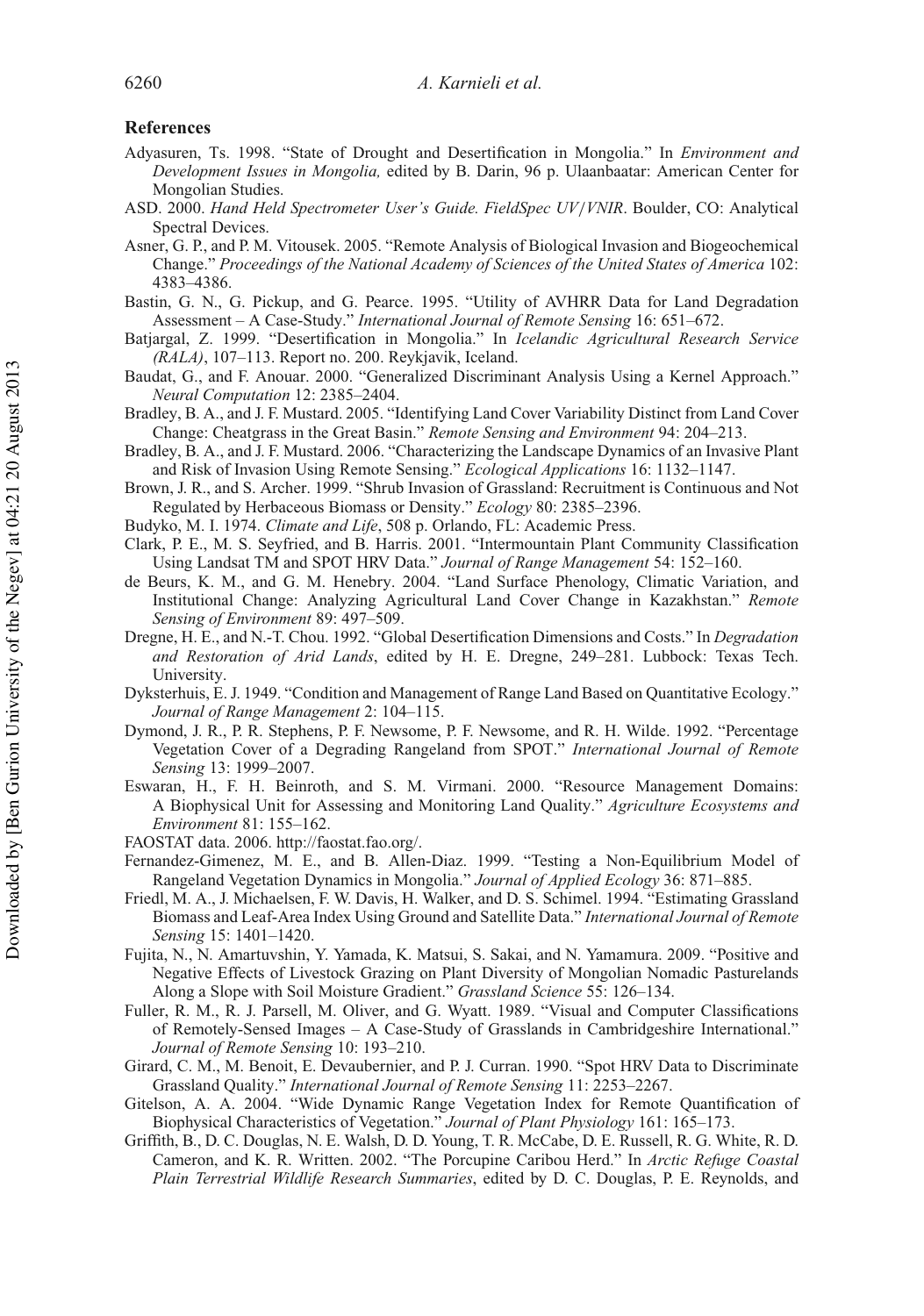E. B. Rhode, 8–37. US Geological Survey, Biological Resources Division, Biological Science Report USGS/BRD/BSR-2002-0001.

- Grover, H. D., and H. B. Musick. 1990. "Shrubland Encroachment in Southern New Mexico, U.S.A.: An Analysis of Desertification Processes in the American Southwest." *Climate Change* 17: 305–330.
- Gubanov, I. A. 1996. *Conspectus of the Flora of Outer Mongolia (Vascular Plants)*, 132 p. [In Russian.] Moscow: Valang Publishers.
- Gunin, P., E. A. Vostokova, N. I. Dorofeyuk, P. E. Tarasov, and C. C. Black. 1999. "Assessing Present Day Plant Cover Dynamics." In *Vegetation Dynamics of Mongolia,* edited by P. Gunin, E. A. Vostokova, N. I. Dorofeyuk, P. E. Tarasov, and C. C. Black, C. C., 131–163. Dordrecht: Kluwer Academic Publishers.
- He, K. S., D. Rocchini, M. Neteler, and H. Nagendra. 2011. "Benefits of Hyperspectral Remote Sensing for Tracking Plant Invasions." *Diversity and Distributions* 17: 381–392.
- Henebry, G. M. 1993. "Detecting Change in Grasslands Using Measures of Spatial Dependence with Landsat TM Data." *Remote Sensing of Environment* 46: 223–234.
- Huete, A. R. 1988. "A Soil-Adjusted Vegetation Index (SAVI)." *Remote Sensing of Environment* 25: 295–309.
- Huete, A. R., H. Q. Liu, K. Batchily, and W. van Leeuwen. 1997. "A Comparison of Vegetation Indices Over a Global Set of TM Images for EOS-MODIS." *Remote Sensing of Environment* 9: 440–451.
- Ji, L., and A. J. Peters. 2007. "Performance Evaluation of Spectral Vegetation Indices Using a Statistical Sensitivity Function." *Remote Sensing of Environment* 106: 59–65.
- Jigjidsuren, S., and D. A. Johnson. 2003. *Forage Plants in Mongolia*. Ullanbaatar: Admon Press.
- Kaufman, Y. J., and D. Tanré. 1992. "Atmospherically Resistant Vegetation Index (ARVI) for EOS-MODIS." *IEEE Transactions on Geoscience and Remote Sensing* 30: 261–270.
- Kawamura, K., T. Akiyama, H. Yokota, M. Tsutsumi, T. Yasuda, O. Watanabe, and S. P. Wang. 2005. "Quantifying Grazing Intensities Using Geographic Information Systems and Satellite Remote Sensing in the Xilingol Steppe Region, Inner Mongolia, China." *Agriculture Ecosystems and Environment* 107: 83–93.
- Larin, I. V. 1956. *Pasture Economy and Meadow Cultivation* (Translated to English 1962 and published by Israel Program for Scientific Translation, Jerusalem), 544 p.
- Lass, L. W., T. S. Prather, N. F. Glenn, K. T. Weber, J. T. Mundt, and J. Pettingill. 2005. "A Review of Remote Sensing of Invasive Weeds and Example of the Early Detection of Spotted Knapweed (*Centaurea Maculosa*) and Babysbreath (*Gypsophila Paniculata*) with a Hyperspectral Sensor." *Weed Science* 53: 242–251.
- Lass, L. W., D. C. Thill, B. Shafii, and T. S. Prather. 2002. "Detecting Spotted Knapweed (*Centaurea Maculosa*) with Hyperspectral Remote Sensing Technology." *Weed Technology* 16: 426–432.
- Liu, H. Q., and A. R. Huete. 1995. "A Feedback Based Modification of the NDVI to Minimize Canopy Background and Atmospheric Noise." *IEEE Transactions on Geoscience and Remote Sensing* 33: 457–465.
- McClaran, M. P. 2003. "A Century of Vegetation Change on the Santa Rita Experimental Range." In *Santa Rita Experimental Range: 100 years (1903 to 2003) of Accomplishments and Contributions,* edited by M. P. McClaran, P. F. Ffolliott, and C. B. Edminster, 197 p. Conference proceedings; October 30–November 1; Tucson, AZ. Proc. RMRS-P-30. Ogden, UT: U.S. Department of Agriculture, Forest Service, Rocky Mountain Research Station.
- Mino, N., G. Saito, and S. Ogawa. 1998. "Satellite Monitoring of Changes in Improved Grassland Management." *International Journal of Remote Sensing* 19: 439–452.
- Pettorelli, N., J. O. Vik, A. Mysterud, J. M. Gaillard, C. J. Tucker, and N. C. Stenseth. 2005. "Using the Satellite-Derived NDVI to Assess Ecological Responses to Environmental Change." *TRENDS in Ecology and Evolution* 20: 503–510.
- Prince, S. D. 1991. "Satellite Remote-Sensing of Primary Production Comparison of Results for Sahelian Grasslands 1981–1988." *International Journal of Remote Sensing* 12: 1301–1311.
- Reed, B. C., J. F. Brown, D. Vanderzee, T. R. Loveland, J. W. Merchant, and D. O. Ohlen. 1994. "Measuring Phenological Variability from Satellite Imagery." *Journal of Vegetation Science* 5: 703–714.
- Regdel, D., and Ch. Dugarjav. 2010. "Ecological Demands to the Social-economic Development of Mongolia." In *Proceedings of the International Conference on Ecological Consequences of*